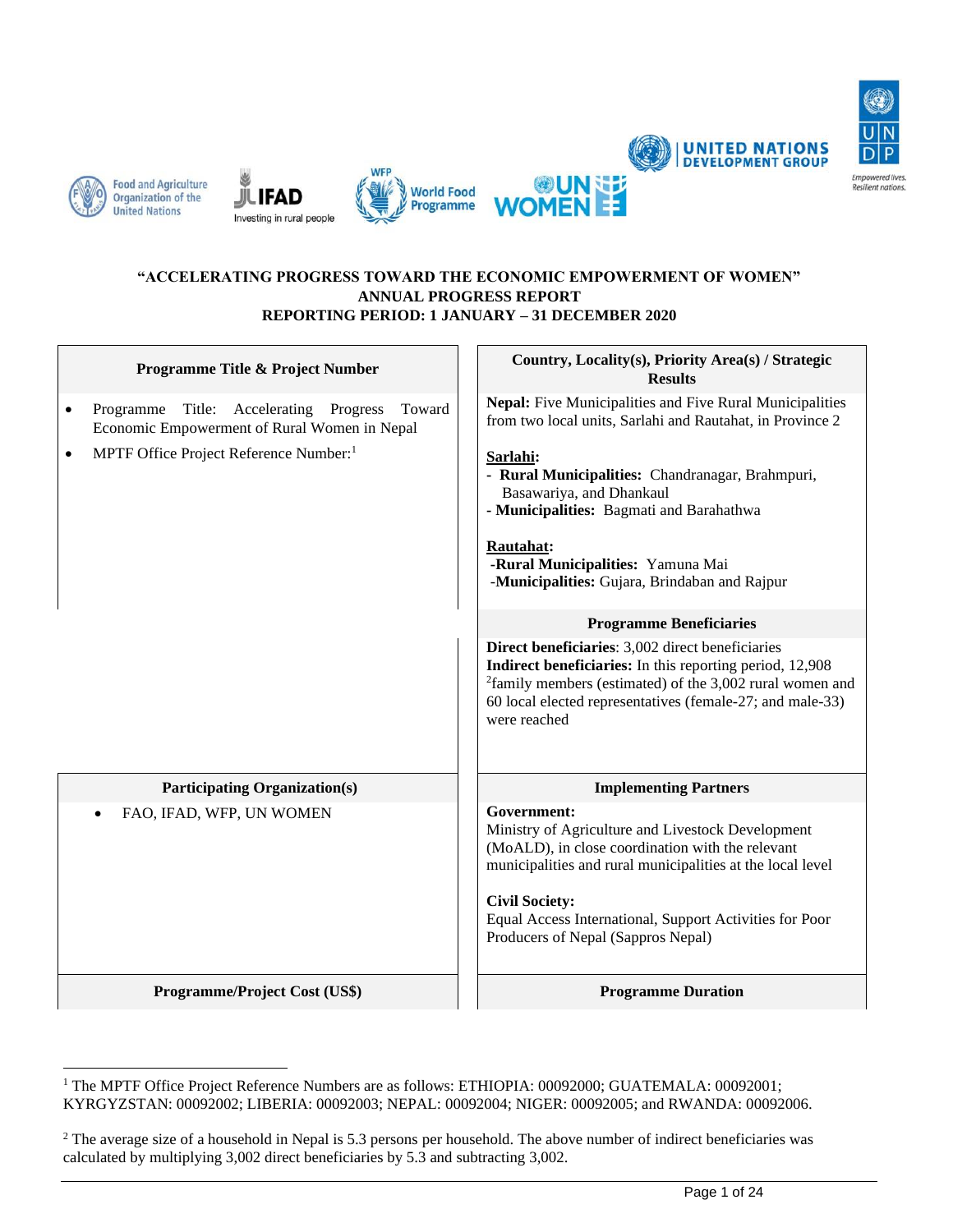| Total approved budget as per<br>project document: US\$ 3,277,774                                                                                   |                                                                   |
|----------------------------------------------------------------------------------------------------------------------------------------------------|-------------------------------------------------------------------|
| <b>MPTF Contribution:</b><br>US\$ 3,277,774                                                                                                        | <b>Overall Duration: 6.5 years</b>                                |
| <b>Agency Contribution</b><br>Not applicable<br><b>Government Contribution</b><br>Not applicable<br>Other Contributions (donors)<br>Not applicable | Start Date (1 January 2015)<br>End Date $(30 \text{ June } 2021)$ |
| <b>TOTAL:</b>                                                                                                                                      |                                                                   |
| Programme Assessment/Review/Mid-Term Eval.                                                                                                         | <b>Report Submitted By</b>                                        |
| Assessment/Review - if applicable <i>please attach</i>                                                                                             | Name: Rachana Bhattarai<br>$\circ$                                |
| $\blacksquare$ No Date: <i>dd.mm.yyyy</i><br>$\Box$ Yes                                                                                            | Title: Programme Analyst<br>$\circ$                               |
| Mid-Term Evaluation Report $-i f$ applicable please attach                                                                                         | Participating Organization (Lead): UN Women<br>$\circ$            |
| $\Box$ Yes $\Box$ No Date: <i>dd.mm.yyyy</i>                                                                                                       | Email address: rachana.bhattarai@unwomen.org<br>$\Omega$          |

# **ABBREVIATIONS**

| <b>ADS</b>      | <b>Agriculture Development Strategy</b>                                   |
|-----------------|---------------------------------------------------------------------------|
| <b>GALS</b>     | Gender Action Learning System                                             |
| <b>GBV</b>      | <b>Gender Based Violence</b>                                              |
| <b>GESI</b>     | Gender Equality and Social Inclusion                                      |
| <b>HGSFP</b>    | Home Grown School Feeding Programme                                       |
| <b>IFAD</b>     | International Fund for Agricultural Development                           |
| <b>IVR</b>      | <b>Interactive Voice Response</b>                                         |
| <b>JP RWEE</b>  | Accelerating Progress Toward the Economic Empowerment of Rural Women      |
|                 | in Nepal: A Joint Pilot Contributing to Implementation of the Agriculture |
|                 | Development Strategy in Nepal                                             |
| MoALD           | Ministry of Agriculture and Livestock Development                         |
| NPR             | Nepali Rupee                                                              |
| <b>NSMP</b>     | National School Meals Programme                                           |
| QFL             | <b>Query For My Leaders</b>                                               |
| <b>RERP</b>     | <b>Rural Enterprises and Remittances Project</b>                          |
| <b>UN Women</b> | United Nations Entity for Gender Equality and the Empowerment of Women    |
| USD             | <b>United States Dollar</b>                                               |
| <b>WEAI</b>     | Women's Empowerment in Agriculture Index                                  |
| <b>WFP</b>      | World Food Programme                                                      |
|                 |                                                                           |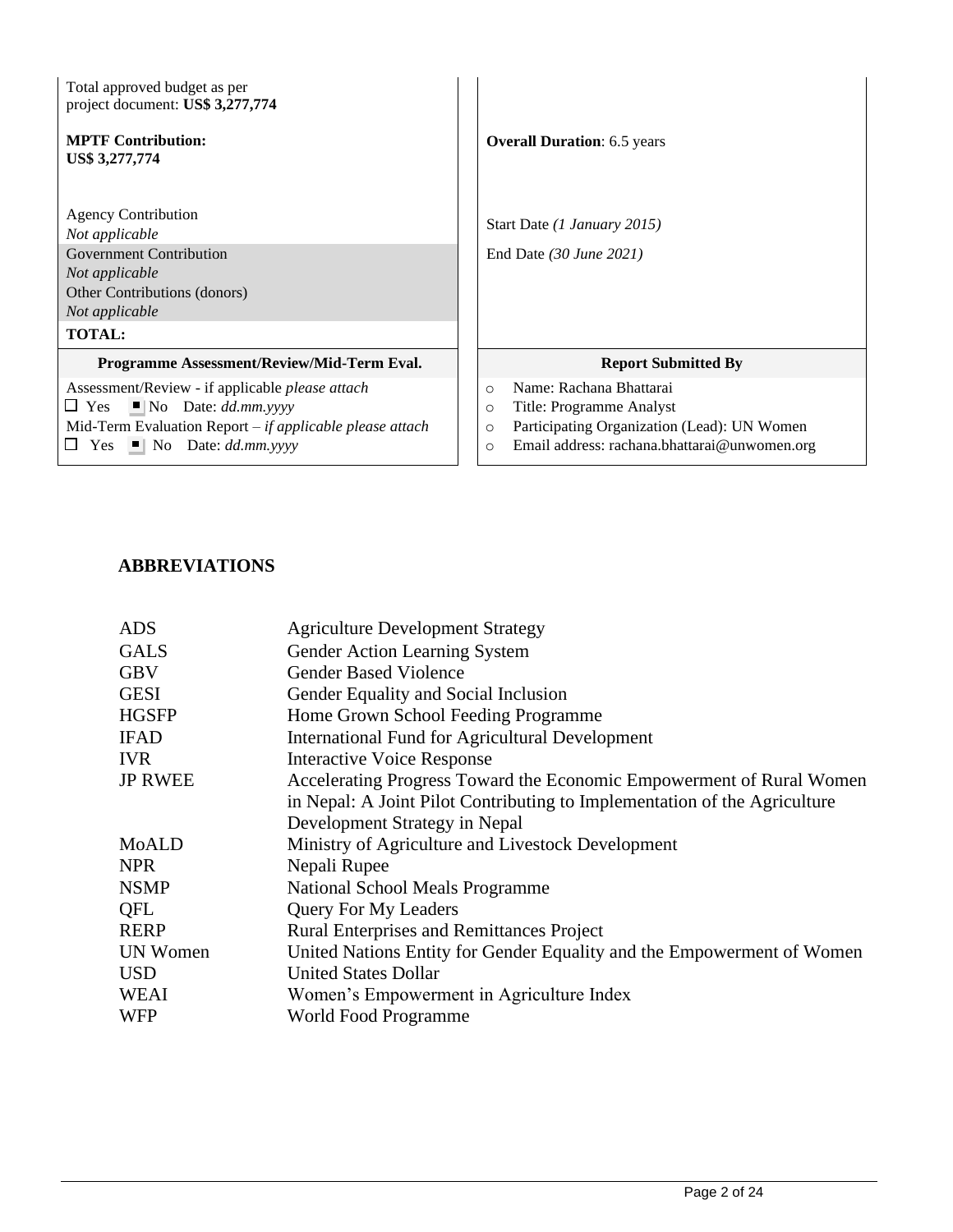### **EXECUTIVE SUMMARY**

The Joint Programme on 'Accelerating Progress Towards the Economic Empowerment of Rural Women' (JP RWEE) has been implemented in Nepal since January 2015. The programme adopts a holistic approach to women's economic empowerment (WEE) and is implemented jointly by four UN agencies, FAO, IFAD, UN Women and WFP. The programme was due to be completed in December 2020 but received a no cost extension until June 2021 as a result of implementation delays caused by the global COVID-19 health pandemic. COVID-19 was first detected in Nepal in January 2020 and the government imposed a strict lockdown across the country from late March to late July in order to contain the spread of the virus. Gatherings were prohibited and travel between different areas of the country was prohibited. This led to significant delays in programme implementation resulting in a revision to the programme workplan. However, despite these challenges, good progress was made across the four programme outcomes and important learning was generated from the impact of the pandemic on rural women.

Significant progress was made towards achieving improved food security and nutrition (outcome one), with a total of 3,002 rural women increasing their vegetable production by 306%, leading to improved diet and food security for 12,908 family members. A total of 2,384 of these women sold their harvest, generating sales income of Nepali Rupee (NPR) 3,074,000 (US\$ 26,068)<sup>3</sup>. Under the programme's group approach, which is the main mechanism used for achieving increased income opportunities and sustainable livelihoods, an additional 122 new rural women farmers women's groups were established (composed of 1,014 rural women members). Of these, 82 groups are already successfully engaged in commercial vegetable production and achieving a wider market reach. A total of 119 of these groups have accumulated NPR 11,409,060 (US\$ 96,752), which was made available to 2,860 direct beneficiaries through the programme's revolving fund scheme. Further sustainable livelihoods opportunities will be created under the government's Home-Grown School Feeding Programme (HGSFP) at the start of 2021. This was due to commence in 2020 but was delayed due to an eight-month closure of schools due to COVID-19. All of the necessary training and preparation was carried out with government, schools and the women's farmer groups ahead of the schools' reopening.

With regards to outcome three of the programme, which aims to achieve the enhanced participation of women in rural life and institutions, tangible transformative change was witnessed to gender norms and roles as a result of the continued implementation of the Gender Action Learning System (GALS) methodology. This aspect of the programme was one of the areas most affected by the COVID-19 restrictions as it depends on group interaction. Whilst progress for the new groups was severely impacted, considerable progress was made with the groups who have been involved with the GALS component since 2019. A change in perception of women's roles was also achieved through the involvement of rural women, including in leadership, in the construction, challenging strict gender norms about women's participation in a traditionally male occupation. In response to the restrictions to meetings and gatherings, the use of community radio was introduced to raise awareness on women's rights and provide women with a direct channel of communication to local leaders. It proved extremely successful and also brought households together in discussing issues and taking decisions together. It is clear that the JP RWEE is breaking new grounds for rural women's empowerment through addressing harmful social norms and helping rural women generate, acquire and use skills that improve the lives of families and communities – gains that are potentially catalytic to the COVID-19 recovery in the rural communities.

Finally, the JP RWEE continued its work in contributing to a more gender responsive policy environment, carrying out a comprehensive analysis of the Gender Equality and Social Inclusion (GESI) strategy within the government's Agricultural Development Strategy. Key recommendations and findings have been finalized and will be shared with government in 2021.

<sup>3</sup> US\$ 26,068 based on the UN exchange rate for December 2020, NPR 117.92/US\$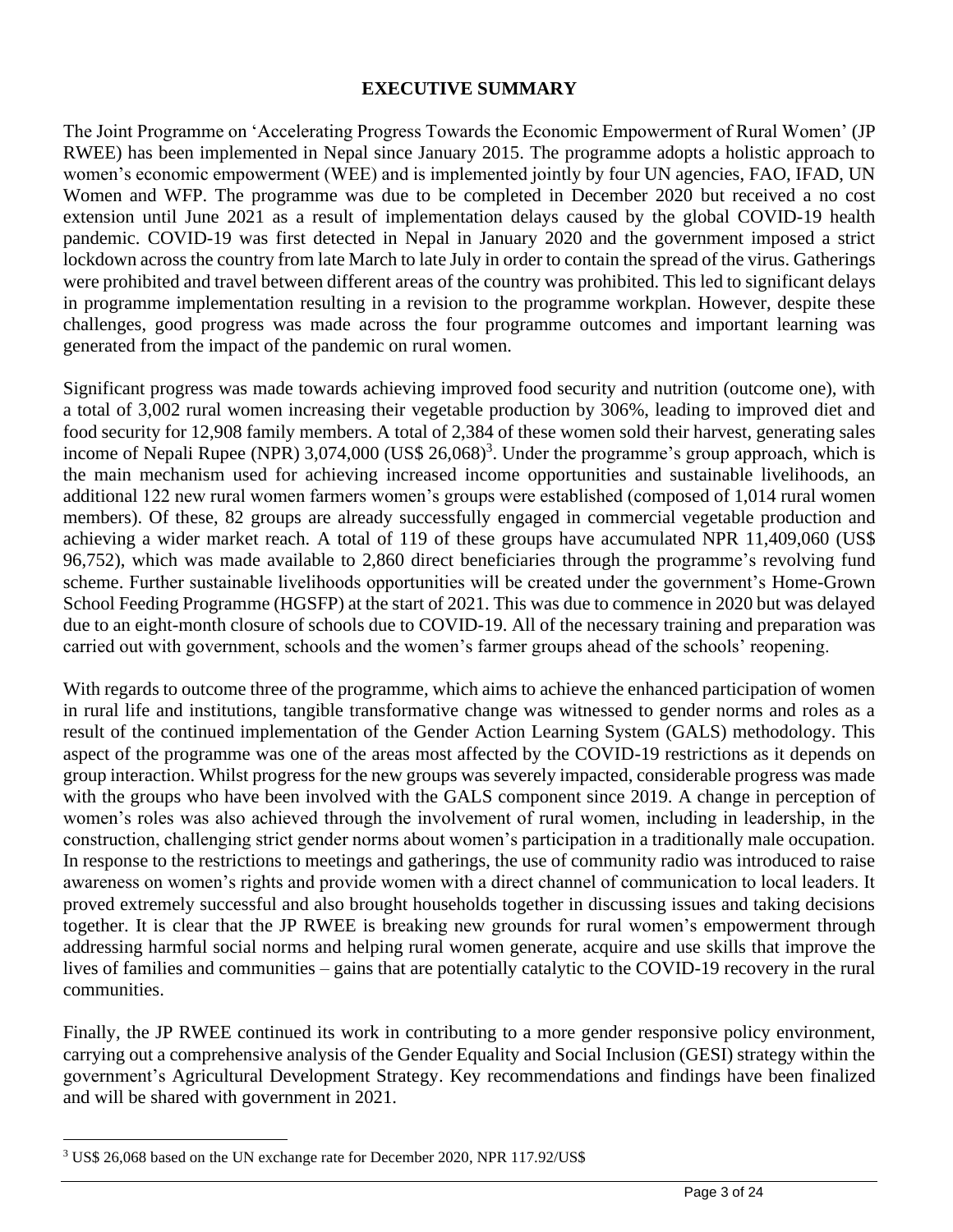# **I. Purpose**

Aligned with the global programme, the JP RWEE is being implemented in Nepal as a pilot initiative for the gender responsive implementation of the Agricultural Development Strategy, a 20-year (2015-2035) agricultural strategy of the Government of Nepal. The JP RWEE is also linked with the current United Nations Development Assistance Framework (UNDAF 2018-2022) *"Output 1.1: Strengthened capacities of smallholder farmers for increased farm production and marketing*". The JP RWEE focuses on the following outcomes, which address the challenges and opportunities in the country: (a) Outcome 1:Rural women have improved food and nutrition security; (b) Outcome 2: Rural women have increased income to secure their livelihoods; (c) Outcome 3: Rural women have enhanced leadership and participation in their communities and in rural institutions, and in shaping laws, policies and programmes; and (d) Outcome 4: More gender responsive policy environment is secured for the economic empowerment of rural women.

# **II. Results**

# **i) Narrative reporting on results:**

## **Outcome 1: Rural women have improved food and nutrition security**

In order to have a strong foundation for empowerment, the first outcome area focuses on achieving improved food security and nutrition for rural women through interventions in agricultural services and production, as well as in nutrition services and household consumption and dietary diversity. In 2020, food and nutrition security were improved among 3,002 rural women (Janajatis - 25.5%; Dalit - 10.1%; Muslim - 4.8%; Madheshi - 50.3% and Brahmin and Chhetris - 9.3%) who were engaged in vegetable production as members of 122 rural women's groups. Their respective households increased their vegetable production by 306 per cent, producing a total of 2.849 metric tons (mt.) with an average vegetable production of 949 kg per household. This increase is based on a 2015 baseline of 234 kg per household; and is similar to achievements over the previous two years when 940 and 1,003 kgs were produced per household in 2018 and 2019 respectively. The 3,002 households consumed 1,199 mt. of vegetables, an increase of 324 MT from 2019, which helped contribute to their improved nutrition security. These gains resulted from the ongoing support provided by the JP RWEE to this group of rural women since 2016. The support continued to strengthen their agricultural production capacity through on-farm, on-site trainings and guidance, enabling them to apply their knowledge and skills in the application of farming practices and the use of agricultural technologies acquired through the programme.

During field monitoring visits, the rural women described how the consumption of the vegetables they grew contributed to their improved nutrition and food security, explaining that they and their family members had not consumed sufficient amounts of vegetables prior to their involvement in the JP RWEE. Significant gains were also made in wheat production through the adoption of a high-yielding variety of wheat called *banganga*. A total of 244 mt. of wheat was produced by 935 rural women in two districts, increasing the wheat production by 33 per cent per unit area. Of the total wheat production, 97.6 mt. (40%) was consumed by the rural women, 68.32 mt. (28%) was sold to neighboring farmers as food and seed grain, and 78.08 mt. (32%) was used for seeding for future production. The cereal crop production increased by 33 per cent per unit area and further contributed to food security in the programme districts.

A total of 180 farmers (f-150; m-30) enhanced their knowledge and skills on pesticide management and pesticide health hazards through six trainings. The 30 men were the husbands and family members of some of the participating rural women. The participants acquired knowledge on the effects of pesticides on human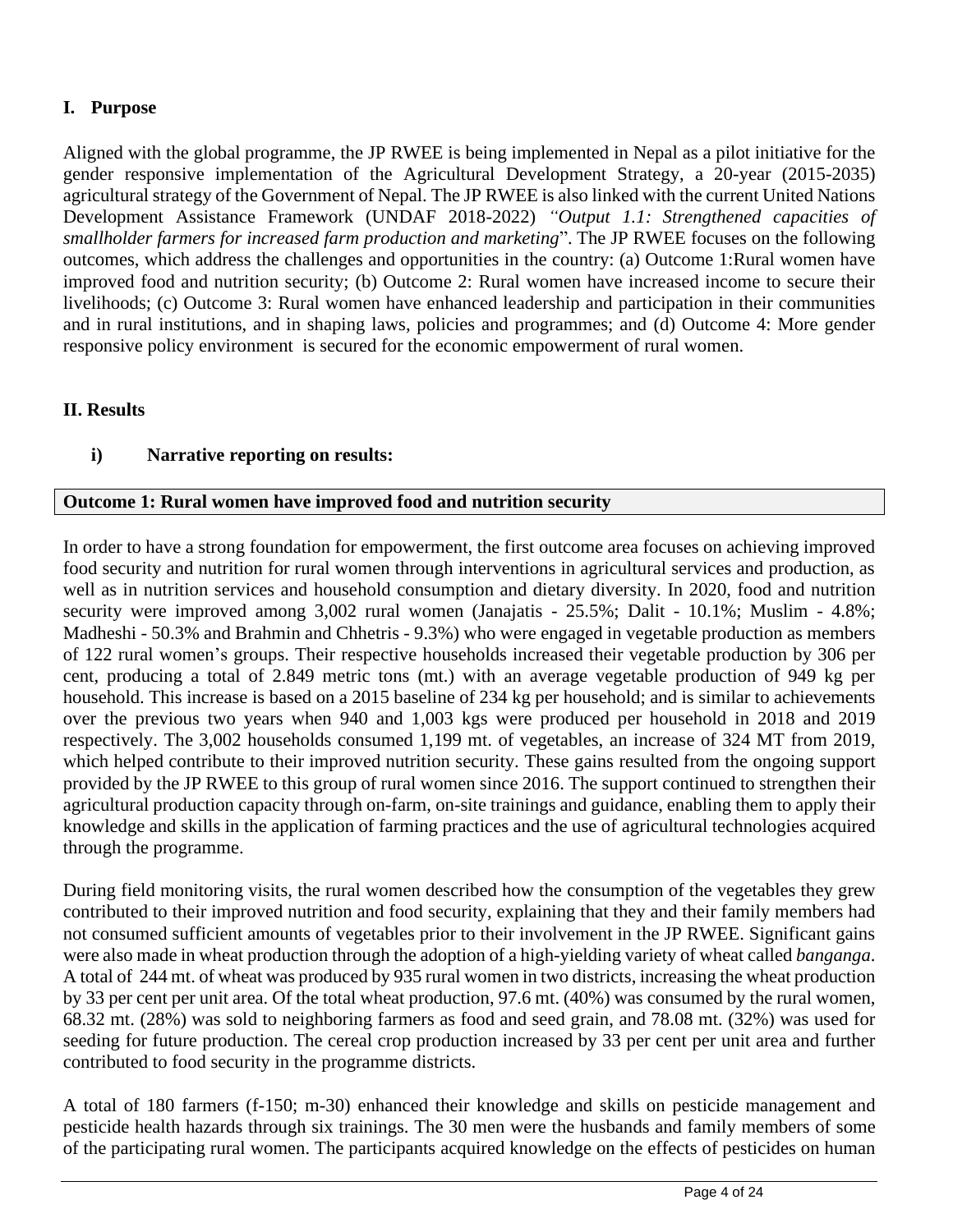health and the environment; use of alternative chemical pesticides; safe use and required quantity of pesticide; use of organic pesticide; handling and safe disposal of pesticide; and proper use of protective measures to avoid the harmful effects of pesticide exposure.

## *Output 1.1: Rural women have increased access to and control over resources, assets and services critical for their food and nutrition security*

The aforementioned 3,002 rural women continued to benefit from increased access to resources and services, which sustained their improved agricultural production. These include vegetable and high-yielding variety of wheat and maize seeds, irrigation equipment (electric motor and pump set operating with a shallow tube), agricultural machinery and equipment, and introduction of useful technologies, such as drip irrigation, plastic tunnel for off-season vegetable production and seed bed preparation techniques. In 2020, four shallow tubewells were installed in Rautahat district with technical and financial support from the JP RWEE. As a result, 12 hectares of land of four rural women's groups (covering 40 rural women's households) gained easy access to agricultural water. Occasionally, tube-well water is also accessed by rural women for bathing and washing of clothes. This led to a significant increase in time saving and reduction of work burden, along with improved production.

A total of 19 rural women members of executive committees of three women's cooperatives (Sarlahi-2 and Rautahat - 1) enhanced their knowledge and skills on cooperative operation and management through training. They also had their capacities built on planning, coordination and linkage building, book-keeping and account operation and conflict management and the holding of general assemblies. The Government of Nepal has adopted a policy to accelerate the flow of agricultural inputs and support through registered cooperatives. As a result of the women's improved capacity in effectively operating and managing cooperatives, along with the government policy on supporting registered cooperatives, more women's group members were encouraged to join the cooperatives. This is evidenced by the 44 per cent increase in the number of rural women farmers groups in the cooperatives from 16 groups in 2018/2019 to 23 groups in 2020. This has enabled women to access resources and support that were previously unavailable to them, hence increasing their ability to ensure the food and nutrition security of their households.

A total of 119 rural women's groups (out of the 122 formed) in Sarlahi and Rautahat districts, accumulated NPR 11,409,060 (US\$  $96,752$ )<sup>4</sup> which was made available to 2,860 direct beneficiaries through a revolving fund scheme. This group financing scheme has empowered and enabled group members to buy agricultural inputs (e.g., seeds, chemical fertilizer, pesticides and agriculture tools) on time, as well as other essential goods and services during family emergencies contributing to food and nutrition security. Access to their own financial resource through the group revolving fund enables rural women to avoid taking loans from local money lenders and financial institutions, which generally charge high interest rate, require complex documentation processes, and impose rules that are difficult for rural women to follow.

### **Outcome 2: Rural women have increased income to secure their livelihoods**

Despite the challenging context of COVID-19, progress was also made on increasing the income of rural women in order to contribute to securing their livelihoods. Of the 3,002 rural women supported by the JP RWEE this year, 2,384 women earned a total of NPR 29,738,850 (US\$ 252,195) by selling their vegetable products.<sup>5</sup> Among them, 935 earned NPR 3,074,000 (US\$ 26,068) by selling wheat seed and food grain. Of the 3,002, the remaining 618 rural women, the vegetables were consumed within the family. Generally, the

<sup>4</sup> US\$ 26,068 with the UN exchange rate for December 2020, NPR 117.92/US\$

 $5$  The vegetables consisted of tomato, chili, cauliflower, radish, onion, carrot, broadleaf mustard, cabbage, beans, lady's finger, sponge gourd, bitter gourd, bottle gourd, cucumber, amaranths and the high-yielding wheat variety of *banganga*.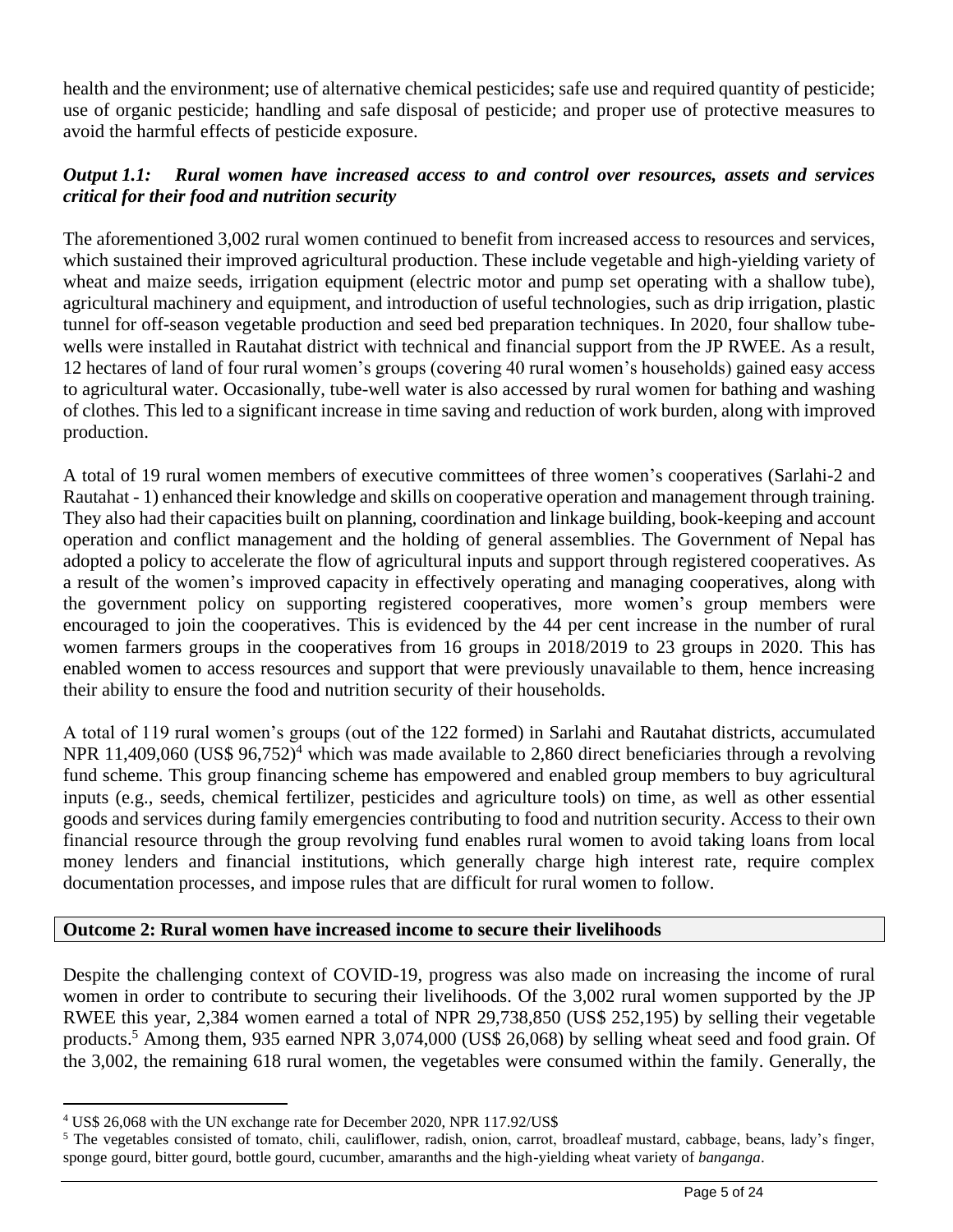income earned was utilized for agricultural inputs (such as seeds and soil nutrients); and to support the wellbeing of family members including on health, education and household food and nutrition security.

### **Output 2.1: Rural women have enhanced entrepreneurship skills and value chains to access markets for their products**

A total of 2,003 rural women from 82 rural women's groups have enhanced entrepreneurship skills and are engaged in value chains to access markets for their products. Out of 122 rural women's groups, 82 are engaged in commercial vegetable production. Of these, 40 groups with 957 members, received weighing machine and plastic crates to carry their products safely to the market. The vegetable marketing workshop and exposure visit to the vegetable market organized by the JP RWEE in 2019, enabled the rural women to establish sustainable marketing linkages with wholesalers, vendors, collectors and retailers. The linkages enabled rural women to sell more of their surplus vegetable products and more were encouraged to expand their vegetable production. As a result of enhanced skills through trainings, exposure visits and materials provided, rural women are now more aware of market demands and were able to increase the volume and market price of their products. During the earlier phase of the JP RWEE, these women did not have any linkages with the commercial market and were not adept at pricing and packaging their products for higher market value.

The JP RWEE is in the process of piloting<sup>6</sup> the Home-Grown School Feeding Programme (HGSFP) with the Government of Nepal's cash-based National School Meals Programme (NSMP), which is being implemented in 56 community schools in the two JP RWEE districts. The main objective of the HGSFP is to link local production with local demand (i.e. in schools implementing the NSMP) so that schools may serve as sustainable marketing outlets for the products of the rural women. Purchasing from local farmers also ensures that children receive nutritious, home grown food. The NSMP trained different stakeholders, $\frac{7}{1}$  including municipality officials from relevant municipalities, school management of representative schools, District Education Development Offices and District Health Offices on the HGSFP in March 2020. The staff members of JP RWEE's local implementing partner, Support Activities for Poor Producers of Nepal (Sappros Nepal), also participated in the training. The participants were trained on two days of School Meal Implementation and Management. The training was organized by the Education and Human Resource Development Center of Sanothimi, Bhaktapur, a center under the Ministry of Education Science and Technology, in collaboration with a WFP expert. In the training, the participants were oriented on school meal implementation and management guidelines; school meal implementation process among all schools and local areas; daily food menu preparation processes; and local working procedures for the effective implementation of the school meal programme. However, an eight-month long school closure form May to December 2020 imposed by the government to control the spread of COVID-19 meant that the actual HGSF implementation was delayed. Despite this, the JP RWEE was able to carry out preparatory work including menu planning, production pocket mapping, training and capacity building of school authorities, teachers, meal preparators and education officers. Once schools reopen in January 2021, the work related to establishing linkage and purchase contracts between schools and women-cooperatives will be facilitated, establishing local, sustainable market outlets for the products of rural women. A total of 56 schools in Gujara and Bagmati municipalities in Rautahat and Sarlahi districts, respectively, were supported to develop healthy and balanced meal for the schools, based on local production for the HGSFP. The JP RWEE is also facilitating the capacity strengthening of the nearby

<sup>&</sup>lt;sup>6</sup> NSMP is a national programme being implemented in 43 districts of Nepal but is not necessarily implemented in HGSF approach in most. Because of this, students are not provided with balanced nutrition through their food ration. Through HGSF, schools buy farmers' products to provide cooked, balanced food, based on proper menu planning for nutritious food maintaining hygiene and sanitation.

 ${}^{7}$ A total of 50 participants attended the three-day training. However, not all of them were from the JP RWEE project sites. Since no resource from JP RWEE was used for this training, which was organized by another project, the details about the 50 participants were not elaborated in this report.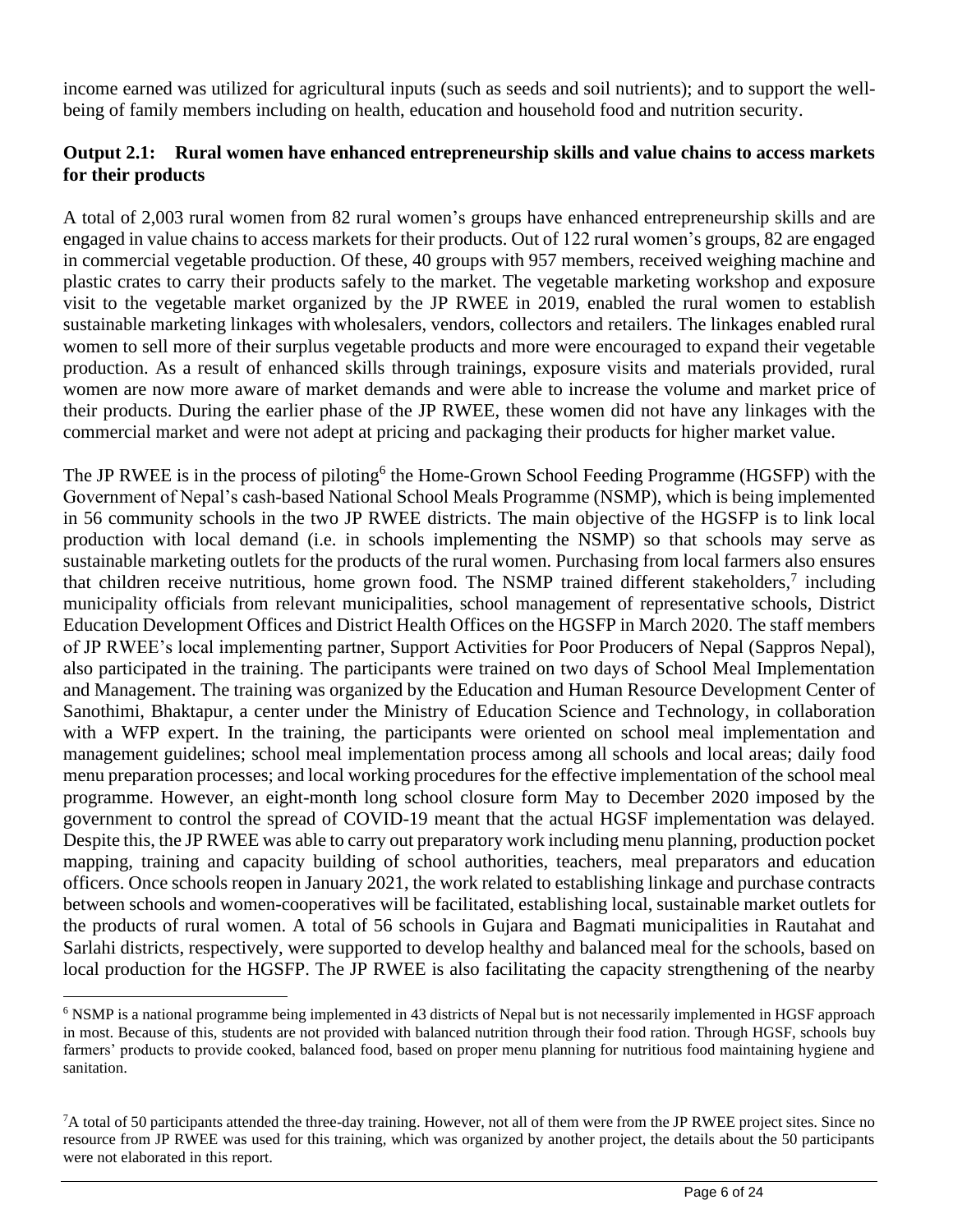rural women's groups and cooperatives to supply the food products needed by the schools to implement the HGSFP, which also serves as stable market for their products. The JP RWEE is helping the rural women grow vegetables and legumes as required by the school meal to harness the opportunity opened by the HGSFP and connect women smallholder farmers to a localized value-chain. This involves linking the governmentimplemented cash-based school feeding programme to local agricultural production in order to create stable and reliable local demand for small-scale food producers, who are predominantly women. The schools eligible for cash-based school feeding programme receive funds from the government to provide children with one meal a day.

The JP RWEE is in the process of facilitating the establishment of a long-term contract between the school and the rural women's farmers' groups/cooperatives to supply the required agricultural products for nutritious meals for students. To facilitate the process, JP RWEE has supported the production mapping in the respective communities, identifying the exiting gaps and promoting discussion on required production volume and reasonable price for the products. The mapping meetings engaged 140 participants (f-95; m-45), enabling rural women to exercise leadership in local value chain management while assessing the supply deficit and supply-chain problems. The JP RWEE has also trained 82 school officials (f-7; m-75) on the modality of HGSFP. Upon completion of the activity by March 2021, the implementation of HGSFP will provide a nutritionally balanced midday meal to about 10,774 students from 56 community-based schools. It will also link 950 rural women to the localized market outlets, thereby improving their livelihoods.

In addition to the above, further activities implemented under this outcome included supporting 82 rural women's groups (2,003 rural women) in commercial vegetable production, including supplying 40 groups (957 rural women) with marketing equipment such as weighing machines and plastic crates to handle and carry fresh vegetables safely to the market.

## **Output 2.2: Rural women have increased access to decent wage employment opportunities**

In relation to the number of rural women farmers who entered wage employment with the support of the JP RWEE, this is in progress and still needs 65 rural women to fully achieve the target. So far, 135 women have already received short-term wage employment through cash-assistance-for-assets activities. They earned a monthly average income of NPR 8,500 (US\$ 74.7), as per government's local wage rate in both districts. This is a result of short-term wage employment in the construction of two market outlets.

In 2020, an additional 87 rural women were provided with wage employment opportunities for the construction of a further two agro-product collection centers. They were employed under WFP's Cash for Assets scheme and paid a daily rate determined by local government. The centres are almost completed, adding to the two previously constructed under the JP RWEE. The women received preconstruction management trainings and now serve as decision makers through their membership in the construction management committees. The collection centers are crucial in facilitating access to market for the products of the rural women and are expected to raise their earnings due to reduced expenses for transportation, spoilage and intermediaries and the availability of a storage facility. The locations of the storage buildings were selected in close consultation with the local municipalities, duly informed by environmental and social screenings. Having women working in construction through the CFA set a ground-breaking precedent in eliminating perceptual barriers and social norms about women's visibility in public spaces and engagement in traditionally male occupations. Leaving the house is no longer a problem for them and family members even encourage them to work in an industry that has long been stereotyped as a male domain. By positioning women as leaders, women and their families felt assured that the environment poses no danger to the participants' reputation and well-being. This experience serves as an example of how to create a decent,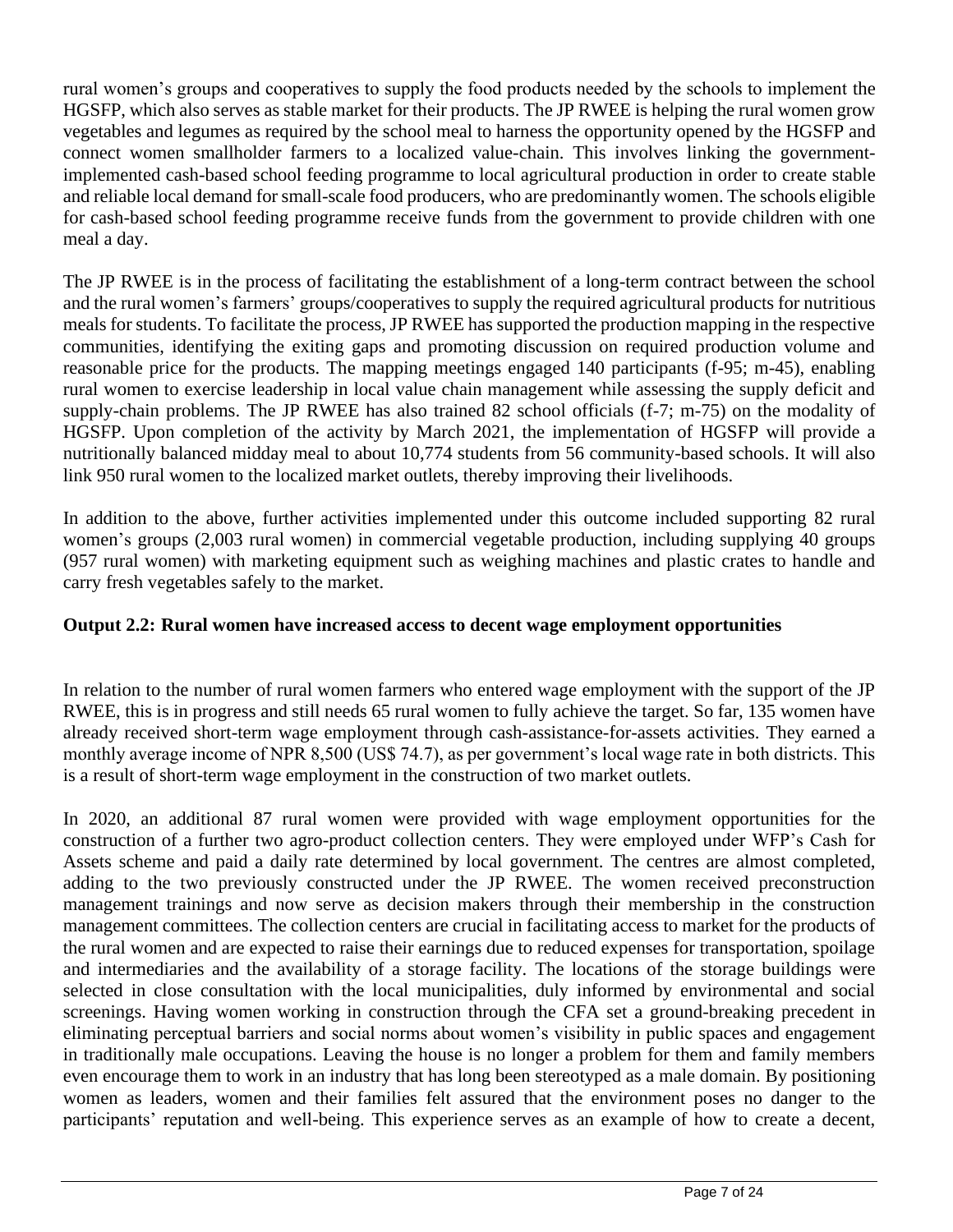productive and norm-changing work environment for rural women, especially in non-traditional fields. Safety protocols were strictly followed during the process.

### **Outcome 3: Rural women have enhanced leadership and participation in their communities and in rural institutions, and in shaping laws, policies and programmes**

Despite the extremely challenging context of the pandemic, the leadership ability of 1,059 rural women from both districts was strengthened by adopting an innovative radio programming approach in order to overcome the restrictions placed on inperson meetings and gatherings. All of the 1,059 rural women were provided with radio sets by Equal Access International, a JP RWEE implementing partner, which enabled them to learn from the broadcast lessons and improve their ability to engage with local leaders and officials on issues that are crucial to them, especially during the pandemic. The radio broadcasts also enabled the women to assert their status in the family and it was found that a highly positive home learning environment has been created by the use of the radios during lockdown, turning family members into a captive audience for collective listening and discussion of the broadcasted messages. Women were also able to engage directly with local authorities. Through a 'Query for My Leaders' (QFL) episode of the radio programme, rural women had an opportunity to raise queries to their local leaders on issues related to irrigation facilities, seeds and fertilisers,



According to **Arati Devi Karna,** a rural woman from Gujara Municipality, Rautahat district, "the radio programme of JP RWEE is my university."

Listening to the radio programme with her family has changed their attitude towards her mobility and engagement in public life. She can now freely travel around to buy seeds and fertilizers or open her radio to engage other people from her community on various lifeempowering messages aired by the programme.

Karna uses the messages from the radio to advocate against gender-based violence, call for women's leadership and status in the family and community, and change behaviours that sustain harmful norms and practices.

COVID-19 relief packages and provisions by the local government and the delivery of local services.

### **Output 3.1: Rural women, including young women, have enhanced confidence and leadership skills to take an active part in local governance systems.**

A total of 483<sup>8</sup> rural women farmers were empowered and were able to put forward their issues and priorities with their local leaders/officials through the radios' interactive voice response (IVR)<sup>9</sup> system and CommCare application by participating in the QFL radio campaign. The queries and concerns of the rural women were addressed by the locally elected leaders through the live radio programs. As of December 2020, eight of the planned 15 episodes of a magazine format radio series were produced and aired, reaching an audience of approximately 229,548 population in Rautahat and Sarlahi districts.<sup>10</sup>

<sup>&</sup>lt;sup>8</sup> This data was collected through IVR and not every caller provided their details in the IVR. Among 483 rural women farmers, 62 provided demographic information. District: Rautahat- 39, Sarlahi-23. Age-group: 15-24 years- 24, 25-49 years-35, 50 years and above - 3.

<sup>&</sup>lt;sup>9</sup> The IVR is an automated platform which allows the callers to call in and record their feedback for the radio program, and to put forward their priorities and concerns to be shared with the representatives of their local government units by recording their audio. This is then used by the radio production team to be included in the radio program or to be shared with the relevant government authorities/local leaders to gather their response. The callers can participate either in Nepali or Bajjika - the local language. The system uses toll free phone numbers. Therefore, no cost is incurred by the callers.

 $10$  The radio reach has been calculated based on radio listenership findings from the National Media Survey 2019, which shows that 22 per cent of the population 16 years and above in Province 2 have daily access to radio.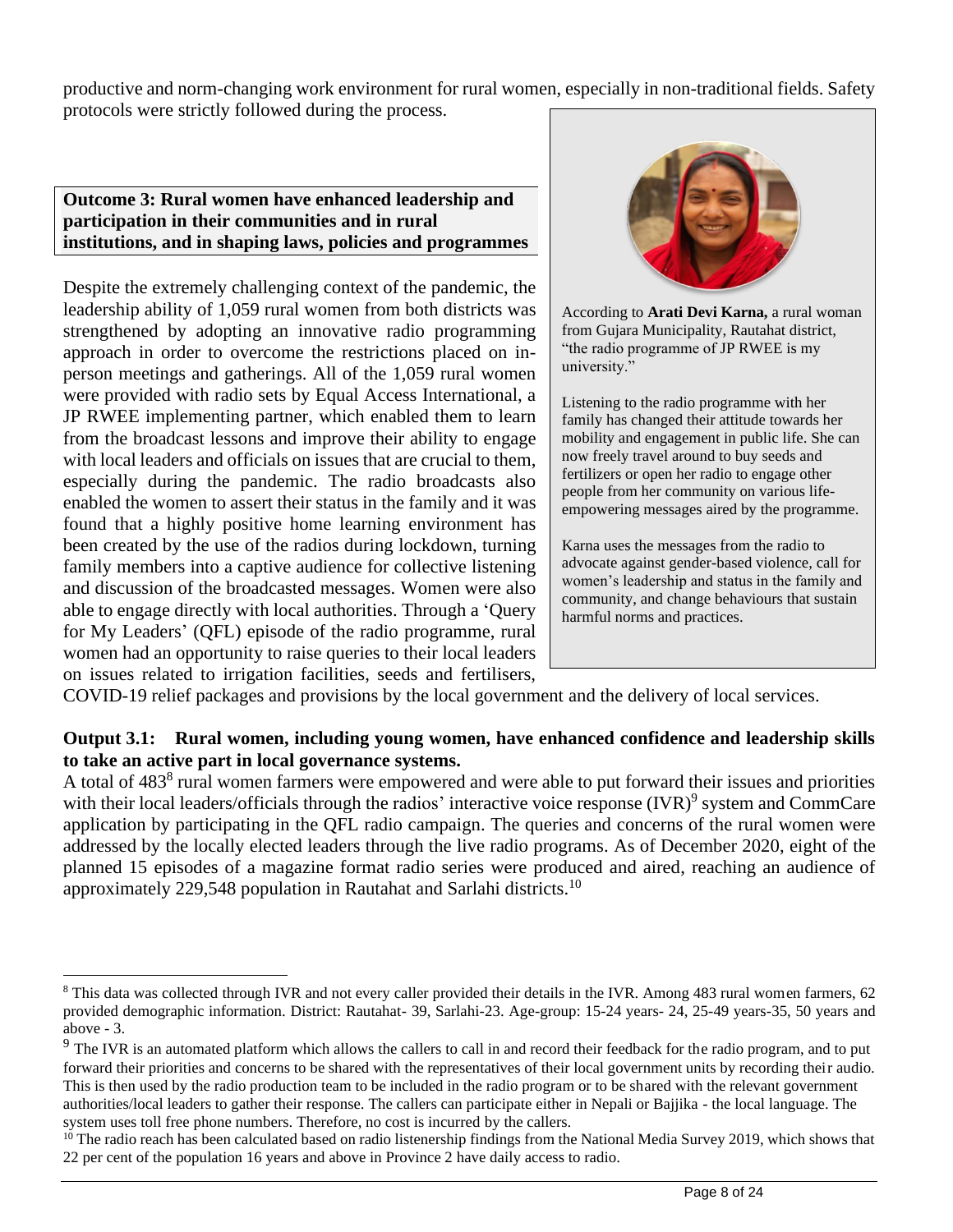The episodes highlighted key topics such as: gender identities, gender roles, gender equality, gender equitable households and community, women's empowerment and leadership, basic financial knowledge, diversity and social inclusion for gender equality and equity, Gender Based Violence (GBV), individual and community actions to combat GBV, access to justice, harmful social norms, traditions and practises that underpin violence against women and girls. Furthermore, eight out of 15 episodes of subsequent live call-in shows were also produced and aired, which were used as an open platform for discussions on the issues and priorities of rural women farmers among community members, local leaders and government officials in the JP RWEE areas. The episodes focused on the same topics raised in the magazine show.

The first episode of the QFL campaign was also launched in this period. Some of the major themes for the queries/priorities raised by the rural women farmers were lack of irrigation, seeds and fertilisers, COVID-19 relief provisions by the local governments, and local level service delivery.

Encouraging responses from the local leaders during the QFL include a commitment to allocate additional budget for irrigation from the Mayor of Gujara. The radio's impact was also felt beyond the JP RWEE programme areas. For example, in Katahariya Municipality of Rautahat district, there were instances of communities coming together, inspired by the radio discussions, to raise their voice against corruption in the local judicial committees.

### **Output 3.2: Rural women have greater organizational capacities to form, sustain and participate into Producer Organizations, cooperatives and unions**

A total of 1,014 rural women (Brahmin Chettri 9%; Janajatis 39%; Dalit 7%; Madhesi 43%; and Muslim 2%) in the two JP RWEE districts enhanced their organizational capacity to sustain and participate in cooperatives. In this reporting period, three new multipurpose cooperatives were formed - two in Sarlahi and one in Rautahat. Around 439 rural women from 25 rural women's groups joined the new cooperatives. One cooperative has been registered in the municipality in Sarlahi district and the registration of the remaining two is in progress.

In Sarlahi and Rautahat, there were already two cooperatives (one in each district) formed with 350 members from 16 rural women farmers' groups and registered in 2018 and 2019. Now the women members of these cooperatives increased from 350 to 575 and the group members increased from 16 to 23. With the formation of the three new cooperatives in 2020, there are now five cooperatives with 1,014 members and 48 groups of rural women farmers in the two districts. These cooperatives have initially provided saving and credit schemes for their members and eight members (6 female and two male family members of rural women) for the operation of agro-veterinarian shops in 2019 and 2020. As mentioned, the cooperative members and neighboring farmers benefit from these shops through timely, convenient and reduced expenses in the procurement of agricultural inputs, as well as access to opportunities and markets that they cannot access as members of informal groups.

### **Output 3.4: Rural women, including young women, have enhanced awareness on their rights in a more supportive community/local environment.**

To create a supportive family and community environment, a total of 730 rural women and their spouses (f-645; m-85) have learned the GALS methodology and how to use its tools to bring positive behavioural changes to improve their lives. Among 645 rural women, 230 from 11 groups are newly practicing GALS since 2020. Twenty-three rural women from 11 groups were trained on GALS methodology in 2019 and they are now sharing the GALS tools and their learnings with their family and group members. These women, along with their spouses and household members, are preparing their visions, setting the goals to change their economic condition, working to build a happy and gender-friendly environment at home and improve their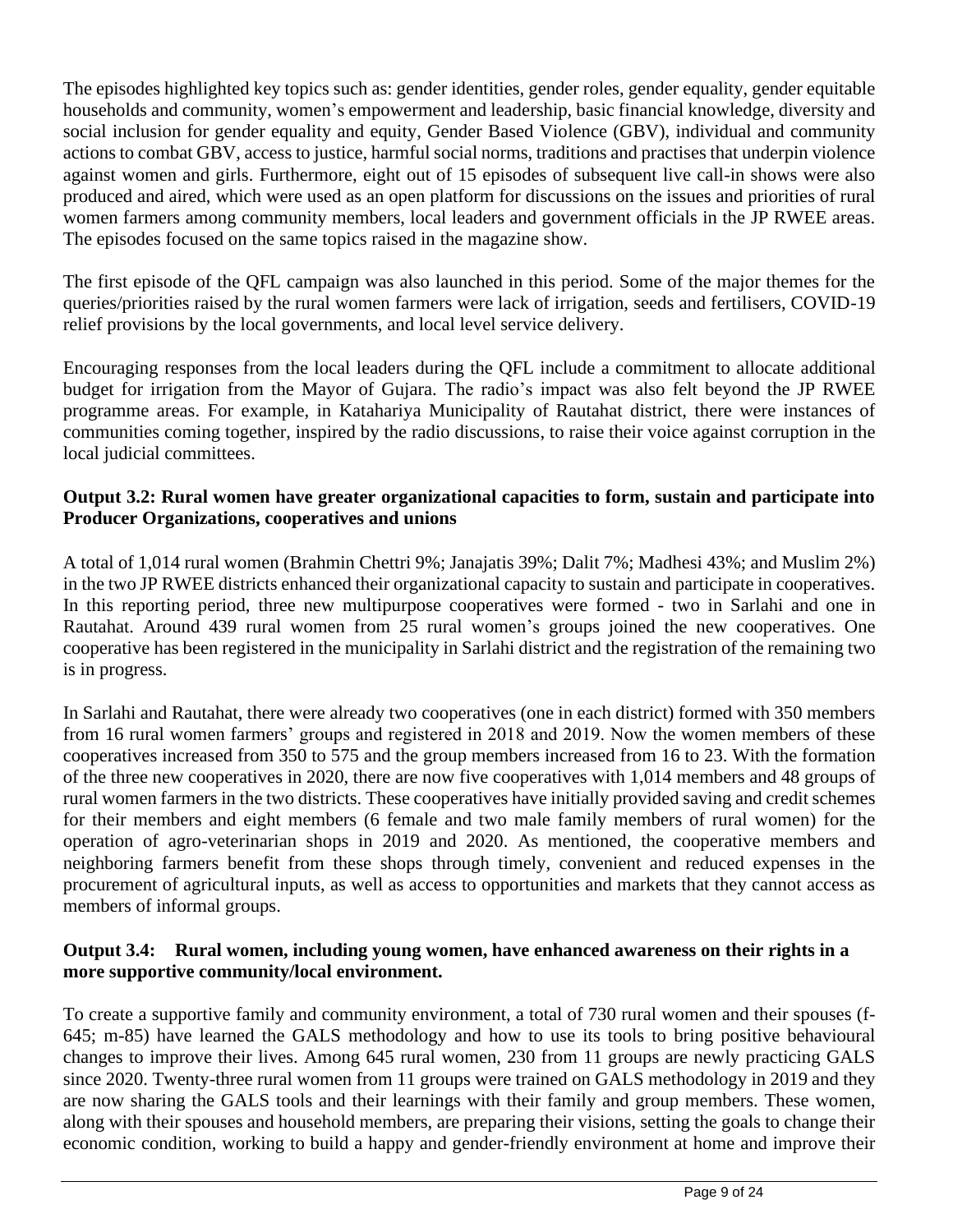relationships with the people who play important roles in their families through three comprehensive tools.

These tools are: (a) Road Vision Journey, (b) Happy Family Tree, and (c) Leadership Empowerment Map. These rural women have set concrete actions and milestones with symbols and drawings in these tools. All these exercises facilitate reflections about their own aspiration, thinking, behaviour and actions, along with analysis of the family context. When women learned these methodologies, along with the men, they began to change their behaviour and actions to achieve the vision and goals they set for themselves. Marginalised women with no previous exposure have adopted the GALS faster and brought about meaningful changes, such as reducing family expenses, more involvement in economic activities, engaging in household planning, and demonstrating greater inquisitiveness to learn. Male members are fully supporting this leadership role of women and their children are also happy to see their mothers leading meaningful changes in the family.

A total of 296 rural women are rolling out GALS for second round planning of change and moving to achieve their vision for three years among members of all nine groups who learned GALS in 2019. Family members (137) of trained GALS catalyst and champions and rural women (141) who had learned GALS through peer sharing outside JP RWEE groups are also adopting these tools and bringing positive changes in their lives. This year, the linkage of GALS groups with the Rural Enterprises and Remittances Project (RERP), which is a joint project of the Government



**Pachiya Chaudhari** of Bhawanipur, Rautahat says, "My illiteracy is over, and life is much better."

Trained by the JP RWEE in the GALS methodology, she transformed into a highly effective GALS champion, helping others use the GALS tools to change their life, the way she advanced her own.

Once struggling with enormous debts, aggravated by the alcoholism and irresponsible and controlling behaviour of her husband, Chaudhari used the GALS tools to convince her husband and kids to work together as a team in setting a vision and working hard to pay their debts and send the kids to school. Hers is a successful family model of change for the better, which inspires many women to apply GALS and be like her.

of Nepal and IFAD was also initiated. Among the 16 groups practicing GALS from the JP-RWEE, one group is already linked with the RERP. This group is receiving grant and other support to improve vegetable value chain and financial access from formal financial institutions to fill the gaps in value chain, such as scaling up of improved technology-poly tunnels and irrigation facilities. Fourteen rural women farmers' groups have submitted their letters of interest and are under the process of further verification to qualify for the grant and support from the RERP.

Four champions, who learned GALS in 2019 and empowered themselves, experienced changes in their own life and households. They have facilitated sessions of the GALS catalyst workshop for the new batch of change catalysts, through the joint JP RWEE and RERP efforts. They shared how they used the GALS tools in their homes and how favourable changes were observed in the development of positive behaviors and actions of family members, such as sharing in domestic chores and planning of household activities, and improvement of gender relations within their respective households. The experiences of the four champions inspired the participants and their confidence and self-esteem were remarkably enhanced through their exposure to GALS tools. These champions also worked as volunteers to disseminate the GALS methodology, raise public awareness about COVID-19, and help vulnerable women during the lockdown period. Knowledge products, like (a) the GALS introductory brochure, (b) stories of change, and (c) GALS facilitators manual, were prepared in both English and Nepali languages, which are now under publication.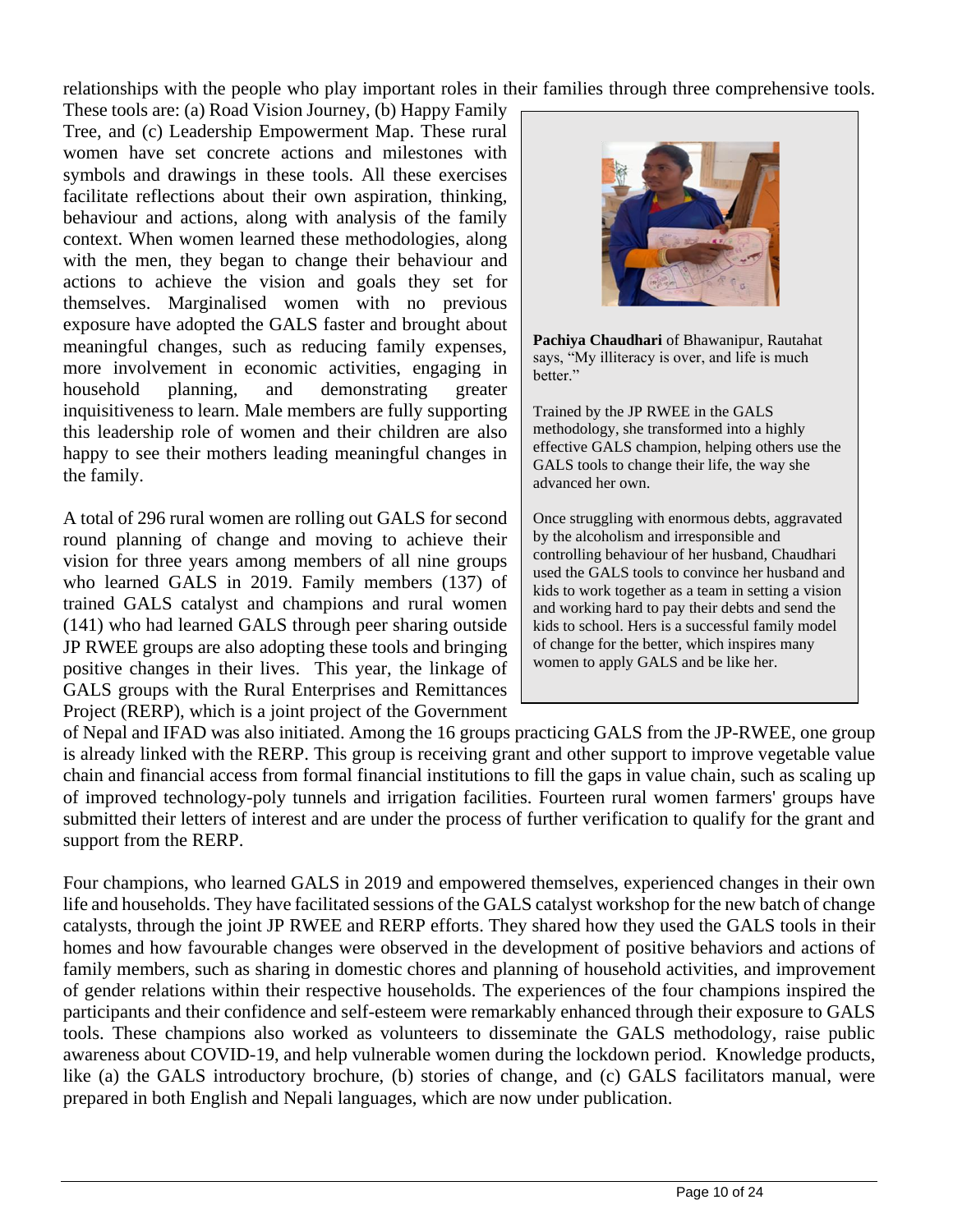As of this reporting period, 650 rural women have enhanced awareness on women's empowerment and leadership, gender equality and equity, GBV, access to justice and positive and equitable gender norms and their manifestations in the pandemic. To enhance effectiveness, two tools - IVR system and CommCare mobile applications - were used to: (a) assess the radio listenership, and (b) analyze its impact in improving the listeners' knowledge of issues raised by the radio programs.

#### **Outcome 4: A more gender-responsive policy environment is secured for the economic empowerment of rural women**

To promote a gender-responsive policy environment, a review of the existing Gender Equality and Social Inclusion (GESI) strategy of the Agricultural Development Strategy (ADS) in light of the federal architecture and humanitarian crisis, was initiated in this reporting period.

The GESI strategy for ADS was developed with technical and funding support of the JP RWEE in 2016 and 2017. The on-going revision is expected to further expand awareness and ownership of GESI across government, facilitate its implementation under the federal set up and make it responsive to the envisioned recovery from the pandemic. A thorough analysis of the GESI strategy within the ADS was conducted, considering the current federal structure of Nepal and factoring the impact of COVID-19 outbreak in the agriculture sector. The review showed gaps on the understanding of GESI among the local elected leaders and on appropriate institutional mechanisms and adequate capacities, especially at the provincial and local levels. Other gaps were identified, such as lack of intra-ministerial coordination; coordination among the different agencies involved in mainstreaming of GESI in agriculture sector development; and weak alignment with the current constitutional spirit of co-existence, cooperation and collaboration. The JP RWEE team is coordinating with the Ministry of Agriculture, Livestock and Development (MoALD) and relevant government agencies to share the draft report and incorporate their inputs.

### **Output 4.1: Policy makers and parliamentarians have enhanced capacities to effectively mainstream gender into land, food, agriculture, nutrition and rural employment policies, laws and budgets**

Sixty-three government officials/elected leaders (f-27; m-36) have enhanced their knowledge on GESI, gender responsive planning and budgeting through the two-day workshop in Sarlahi and Rautahat districts. They

consisted of 12 Janajatis, 11 Dalits, 3 Brahmin/Chhetri, 32 Madhesi and 5 Muslim. This workshop was also designed to encourage and influence the leaders to use the learnings from the workshop to ensure meaningful participation of women and other disadvantaged groups in the local level planning process and advance the formulation and implementation of gender responsive budgets and programs in the JP RWEE municipalities.

The pre and post-test evaluation shows a significant increase in gender equality knowledge of participants, broken down as follows: (a) social inclusion concept – from 31 to

*"In the coming days, I will try to address the issues of the targeted groups such as women, children, and senior citizens in the planning process."*

> **Gita Devi Sah** Vice-Chairperson Yamunamai Rural Municipality

*"I am involved in design and implementation of various programs. From now on, I will ensure that there will be high focus on programs targeted to the women farmers in the next plan."* 

> **Ashok Kumar Tharu** Ward Chairperson Guajara Municipality, ward number 2)

50 per cent; (b) constitutional provision on social inclusion - from 25 to 81 per cent; (c) gender mainstreaming - from 27 to 83 per cent; (d) local level planning - from 29 to 80 per cent; (e) gender responsive budgeting from 14 to 82 per cent; (f) participation of women in the planning process - from 26 to 81 per cent; and (g) budget allocation by local government responding to the issues of women - from 28 to 83 per cent.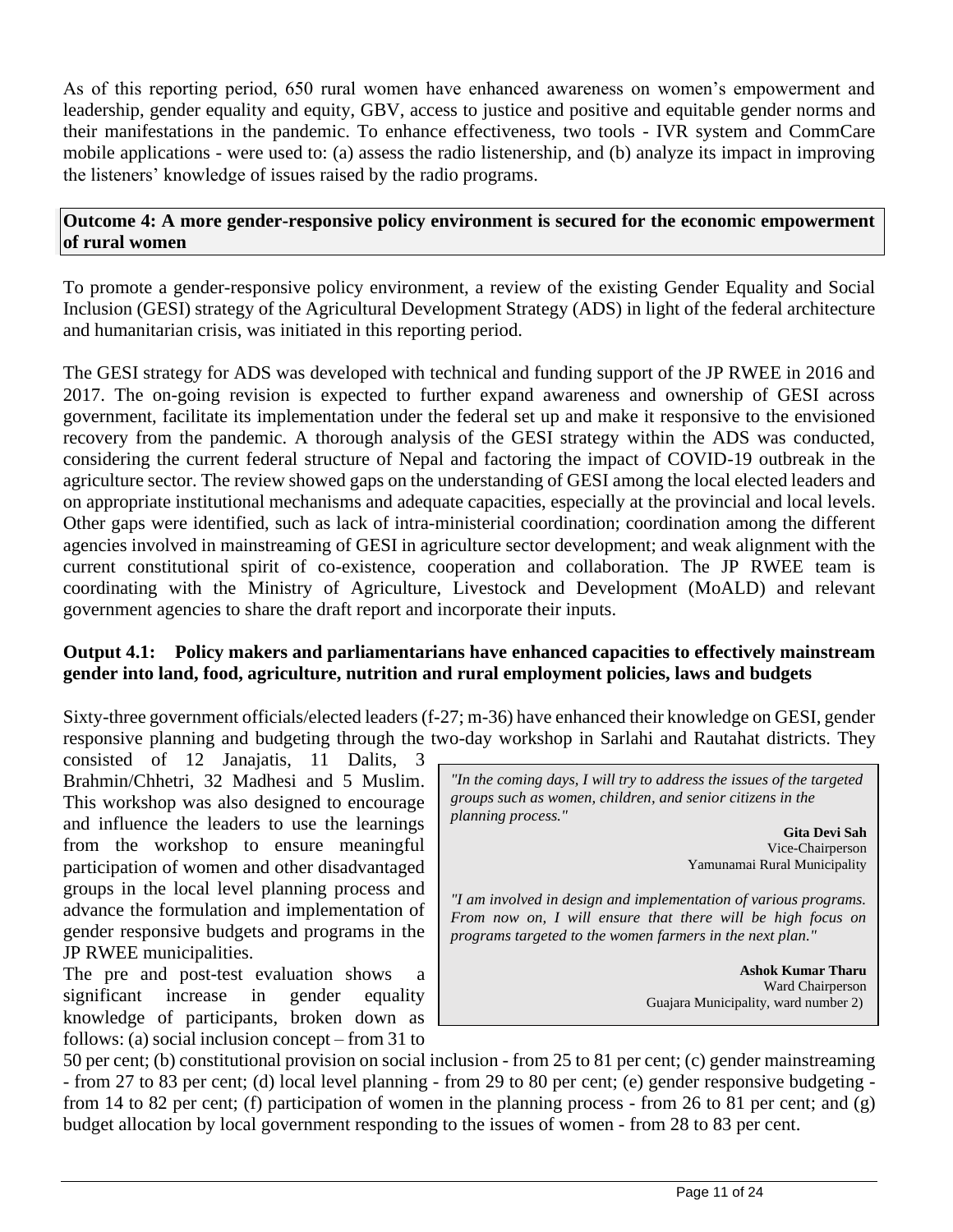To contribute to this output, a thorough analysis of the GESI strategy within the ADS was conducted in 2020. As the existing ADS GESI strategy was developed before the change to a system of federalism in Nepal the 2020 review was done in consultation with key stakeholders from the local, provincial and federal governments. The recommendations from the review consisted of: (a) promoting a deeper understanding of the substantive meaning of GESI among key stakeholders; (b) enactment of a federal agricultural policy with clear provisions on the entitlements of women and excluded groups; (c) clarification of the delineation of power and mandates among the three tiers of government; (d) addressing gaps in linkages between and among agencies, with federal agencies delegating powers and supporting the subnational governments; (e) creation of functional mechanisms for GESI in the oversight agencies; and (f) development of competent human resources to advance GESI at the provincial and local levels.

The findings and recommendations will be shared with MoALD and other relevant federal government offices to address the gaps and further strengthen the existing policies and GESI strategy within the ADS. Furthermore, the findings related to rural women farmers and agriculture will be used to inform the design of JP RWEE policy dialogues to engage local government in creating a gender-responsive policy environment for rural women farmers.

## **Output 4.2: Greater availability of tools and data to track progress in the economic empowerment of rural women**

The JP RWEE end-line survey using the programme-level Women's Empowerment in Agriculture Index (WEAI) is currently in its data collection stage. This quantitative survey will assess the empowerment of the target individuals involved in the JP RWEE and compare it with a control group with similar socio-economic conditions who are not receiving similar project support. This will help to analyse the effect of JP RWEE's interventions along different dimensions of empowerment, such as autonomy in income, self-efficacy, attitudes about gender based violence, input in productive decisions, ownership of assets, access and decisions over credit, control over the use of income, work balance, group membership, and respect among household members.

This quantitative work is also complemented by a qualitative in-depth assessment of GALS results. The field work and data collection of the second part of all nine GALS groups have been completed and analysis of information and report writing are ongoing. For the quantitative part, detailed household enumeration (2,145 households) has been completed and interviews with sampled households of both treatment (980 households) and control (320 households) groups are in progress. The results will be available in 2021.

# **II. Describe any delays in implementation, challenges, lessons learned and best practices**

### **A. Challenges:**

• **Difficult execution of programme activities during the nationwide lockdown**: the restrictive measures to contain the pandemic impeded the implementation of the original annual work plan. The fear of contagion, physical distancing and lockdown constrained the implementation of community outreach activities and face-to-face interaction with the partners and the rural women. Thus, the originally planned activities were revisited and an alternative implementation model was developed. The new model used radio as a key medium to deliver skills building activities, sensitization, advocacy, and local policy dialogues.

For GALS, a special arrangement was made in collaboration with the IFAD funded project, "Rural Enterprises and Remittances Project" being implemented in the JP RWEE's districts in Province 2. A memorandum of understanding was signed for a special JP RWEE and RERP collaboration arrangements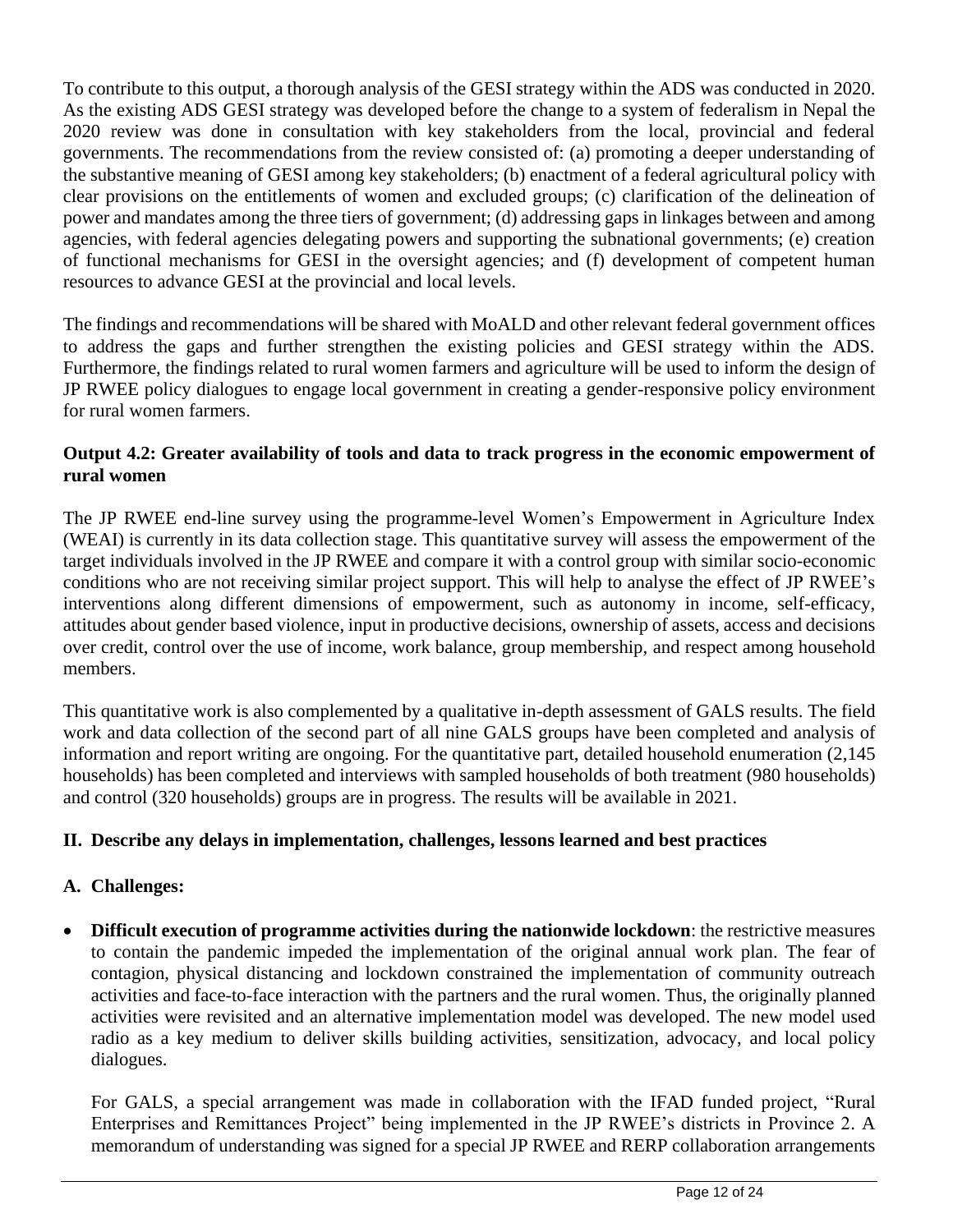in the COVID-19 context. Through the JP RWEE's support, capacity building and technical backstopping of RERP field staff is being conducted. With this ongoing support, RERP staff members are currently providing supervision support and backstopping to the GALS catalysts in the JP RWEE districts. However, the roll out of GALS with the 2020 cohort of beneficiaries was severely impacted as IFAD implementing staff were unable to travel to the field and the sharing of all the required GALS tools was not completed. This curtails the expected empowerment process for the beneficiaries and risks the sustainability of the intervention for this group. Significant time investment is required to overcome this. The situation will be monitored further in 2021.

Closure of the schools due to the COVID-19 outbreak impeded the HGSFP interventions. The JP RWEE team revisited the work plan and completed almost all types of trainings and consultations regarding HGSFP modality with the relevant officials in the schools. The JP RWEE continued the capacity building and preparatory interventions by observing all safety protocols.

- **Ensuring quality of construction related work** At the initial phase of the construction work carried out by the rural women, challenges were experienced in achieving the standard of quality required of the construction work. This was not surprising given that women do not traditionally participate in construction work. This challenge was mitigated by providing pre-construction trainings to rural women and increasing the intensity of site supervision by the site supervisors and the engineer.
- **Access to digital devices** The JP RWEE also explored online platforms to organise some of the community outreach activities, such as GESI sensitisation for local vendors and trainings for local radio partners and community reporters. However, this was less effective because of numerous issues, such as: lack of access to digital devices, like mobile phone, networks and internet, and the limited technical aptitude of the participants. This challenge was mitigated by conducting meetings in smaller groups, ensuring physical distancing and other safety measures, such as the use of masks and sanitizers.

# **B. Lessons learned**

- 1. **Effectiveness of radio programme in the pandemic context** Radio remains as the most effective medium to reach the rural target groups with limited/no literacy, means or skills to use the internet.<sup>11</sup> Although the face-to face approach is still preferred, radio emerged as the most feasible option for program delivery among the target group of the JP RWEE in the pandemic context. The use of IVR system as a digital platform enhanced the quality of interaction with listeners. To achieve optimum results, it is important to: (a) orient the key participants on the use of IVR, and (b) incorporate surveys using the mobile application to assess the listenership and collect feedback from the audience. The JP RWEE will continue to optimize the use of these tools in furthering the implementation of the JP RWEE in the 'new normal' of the pandemic and beyond.
- 2. **Establishment of digital learning community -** Given the current digital gap, the establishment of a digital learning community centre in the targeted communities is important. This should incorporate activities on enhancing the basic digital literacy for rural women where the required infrastructures exist. This will help promote further empowerment of rural women for their engagement with local government units. It will also ensure stronger linkage of their products with the market and foster their overall growth as individuals, leaders and entrepreneurs. As the JP RWEE is ending in June 2021, the JP RWEE team is discussing about replication of this model in other districts based on the lesson learnt before and during the COVID-19 context.

<sup>11</sup> Nepal Media Survey 2019: National Survey on Nepali Media Landscape. Sharecast Initiative Nepal, 2019.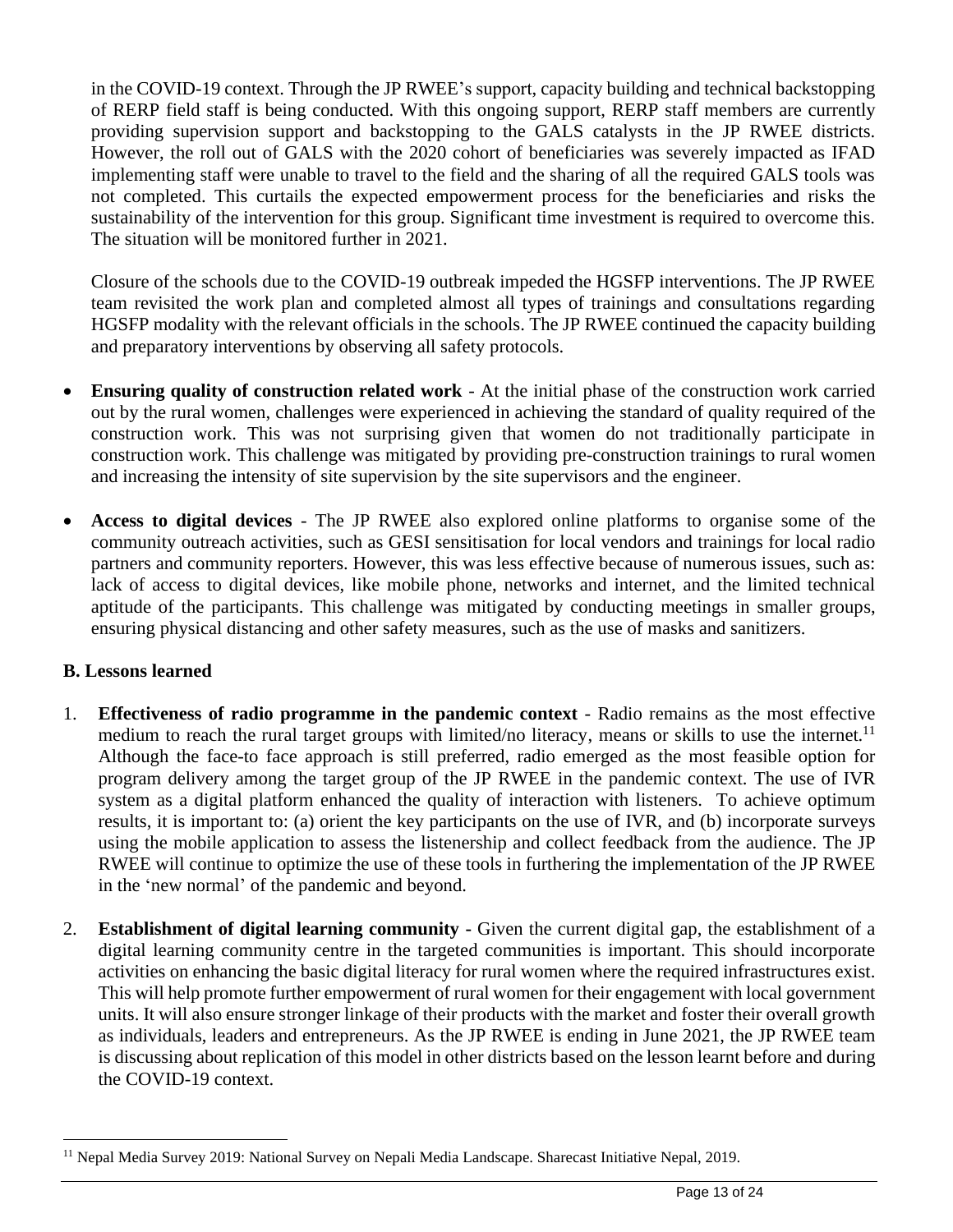## **C. Best practices**

- 1. **Adopting innovations to sustain implementation amidst the pandemic** Restrictive government protocols to contain the pandemic threatened to stop the implementation of the JP RWEE. The team responded by adopting innovative implementation methods that moved the JP RWEE forward despite extreme constraints. First, radio programming on topics related to women's empowerment, gender equality and social inclusion proved effective in capacitating the rural women with life and leadership skills, resulting in their meaningful participation in the local response to the pandemic. The radio programmes also raised awareness and improved the attitudes toward rural women among people in the community. In addition, women developed assertiveness and confidence to raise their concerns with local officials and receive attention and response in return.
- 2. **Breaking perceptual barriers and transforming social norms** In the communities covered by the JP RWEE, women rarely go out of their house due to negative attitudes toward their visibility and movement in public spaces. The JP RWEE began to challenge these norms by forming a rural women-led construction management committee and helped the women to work as labourers and masons for the construction of the agro-product collection/storage structures. This provided them with opportunities to take leadership and decision-making roles, earn income through short-term job opportunities, and demonstrate that women can be equally effective in traditionally male occupations. The initiative helped increase their agency and enabled them to re-orient negative perceptions of society while embracing an alternative image of empowered and economically productive rural women.
- 3. **Catalytic benefits of GALS –** The women who were empowered through GALS adopted self-designed strategies to enable their families and communities to deal with the challenges spurred by the pandemic. Holding mature discussions within their family, finding appropriate ways of continuing their economic activities in the 'new normal', and raising awareness within neighbours and community people to follow the public health protocol were among the actions taken by many GALS champions. There is also a plan to review the impact of GALS by the JP RWEE team.

# **III. Qualitative assessment**

The JP RWEE team has been able to demonstrate a strong example of 'delivering as one' to the rural women and federal and local government partners. The coordination and collaboration amongst the four participating UN agencies through joint planning, implementation and missions have been exemplary even during the COVID-19 pandemic, an evidence that the JP RWEE is truly an effective one UN programme. The government stakeholders address the team as JP RWEE rather than as individual agencies of the United Nations. This practice has enabled the JP RWEE to gain the trust of government as a unified team working collaboratively to achieve common results.

The JP RWEE team observed positive qualitative changes taking place in the two districts. As a result of numerous capacity development efforts with the local government, members of cooperatives and schools in the local communities continue to demonstrate strong ownership of JP-RWEE. Strong positive responses were received from local government officials and communities regarding the sustained impact of the JP-RWEE. The provision of lands for the construction of two agri-product collection/storage centres in Gujara and Bagmati, respectively, and the leadership of the local government in the construction process, helps ensure the sustainable use of these facilities. Most of the works for the collection centers were led by management committees formed under the leadership of rural women farmers, including the construction management committee. The process also helps transform the perceptions of people toward rural women. They are now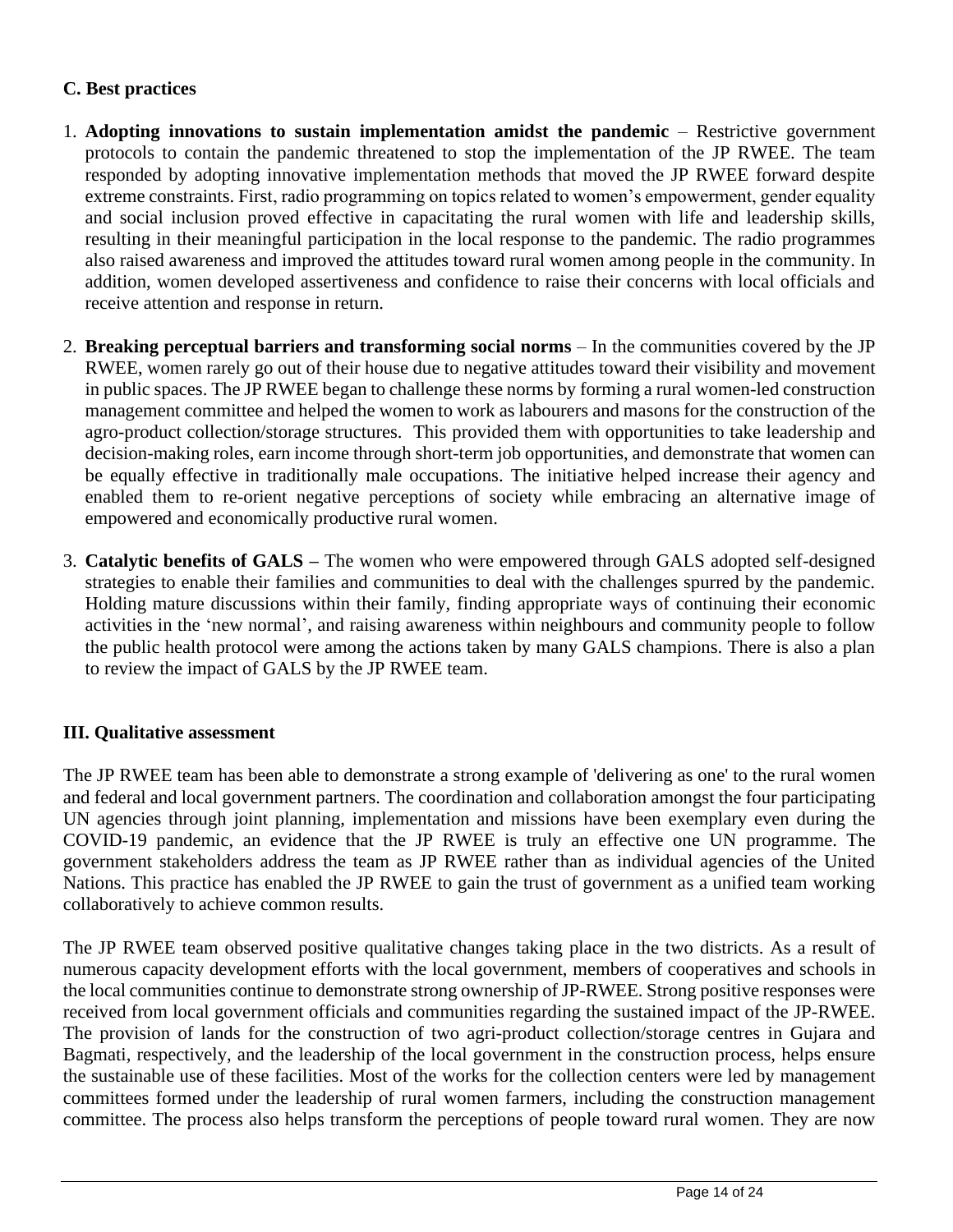more supportive of women's involvement in the traditionally male-dominated construction sector and their visibility in the public sphere.

The local community members were engaged in the planning of school meals. This increased the awareness of local people regarding the need for a nutritionally balanced meal for their children. Production-pocket mapping and supply-chain assessment were also conducted with the participation of rural women. These activities assessed the volume of product and their reasonable price and the ways to trade excess production for daytime lunch of students. This helped improve the rural women's knowledge and appreciation of the marketing of agricultural products.

Finally, as a result of the JP RWEE interventions, a number of positive responses to the COVID-19 crisis were seen among beneficiaries. Despite the challenges encountered within the community (including limited access to markets, reduction of food availability, increased domestic violence) JP RWEE participants were able to apply positive coping mechanisms, meaning that the impact to lives and livelihoods was mitigated for the most part. Rural women were able to provide for their family nutrition and food security through the use of home-grown vegetable production. Income generation activities were also able to continue. Adaptive responses to business, such as changing from selling vegetables at the market-place to 'door to 'door' sales modalities were also observed. Furthermore, in communities in which women are traditionally excluded from participating in public life or taking leadership, they were also able to take on roles relating to coordination and awareness raising to prevent the spread of COVID-19. This included lobbying authorities to ensure the inclusion of women in the response, distributing hygiene equipment and carrying out awareness raising.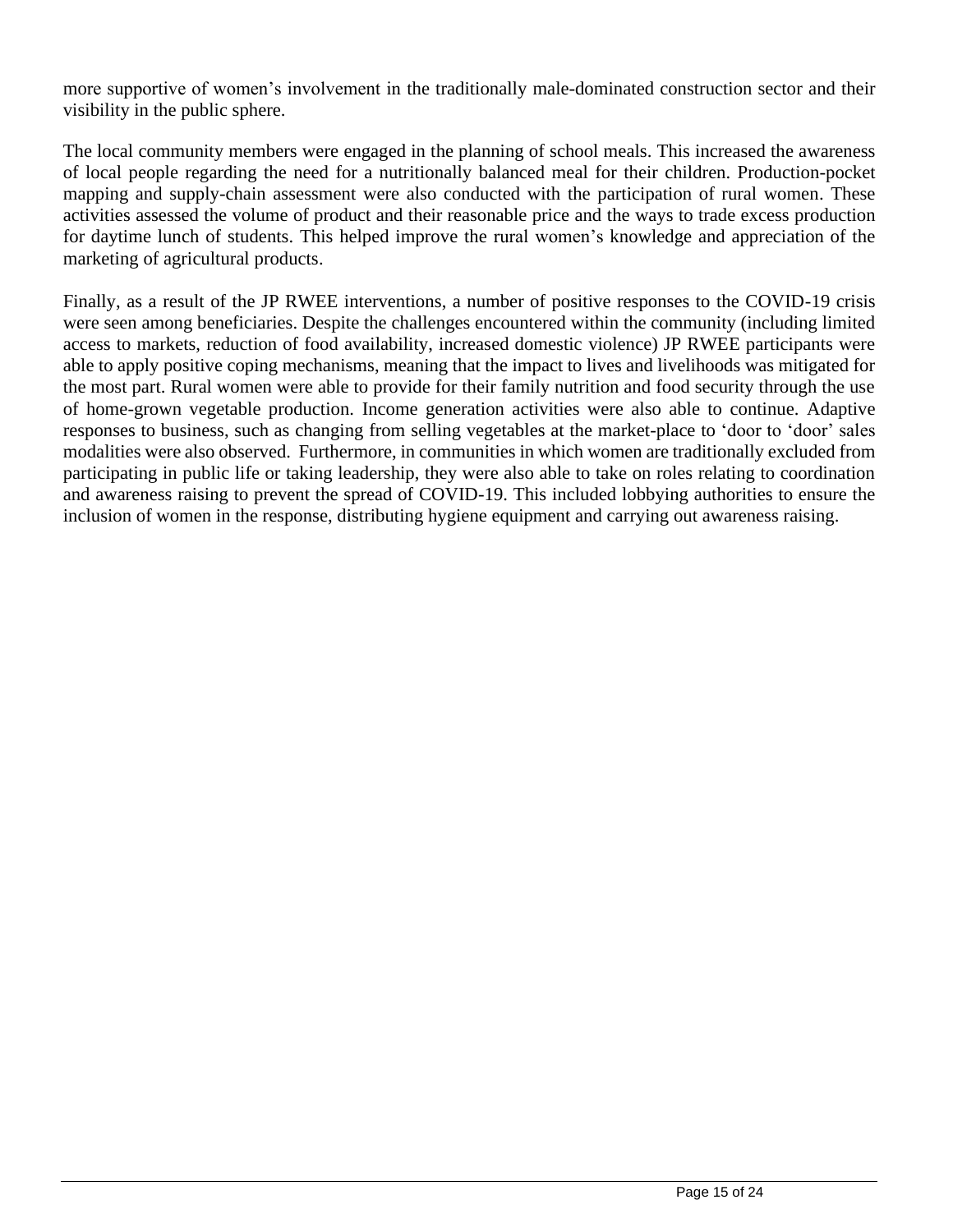### **ii) Indicator Based Performance Assessment:**

In terms of **progress on indicators**, as of this reporting period, five (1.1, 2.1, 3.1, 3.2 and 4.1) of the six outcome indicators have already been fully achieved and exceeded their targets; and one (2.2) has been partially achieved. Of the 15 output indicators, nine (1.2.2, 1.2.3, 1.1.1, 1.1.2. 1.1.3, 2.1.1, 3.1.1, 3.4.1 and 4.1.1) have achieved and surpassed their respective targets, two (1.2.1 and 3.2.1) have been achieved and four (1.2.4, 2.2.1, 3.4.2, and 4.2.1) are still in progress.

|                  |                                                | <b>Achievement of Indicator Targets</b>                                                                              | <b>Reasons for Variance</b><br>with Planned Target<br>(if any) | <b>Source of</b><br><b>Verification</b> |
|------------------|------------------------------------------------|----------------------------------------------------------------------------------------------------------------------|----------------------------------------------------------------|-----------------------------------------|
|                  | Outcome 1 Improved food and nutrition security |                                                                                                                      |                                                                |                                         |
|                  | <b>Indicator 1.1:</b>                          | Target 1.1: This indicator has achieved and exceeded its                                                             |                                                                |                                         |
|                  | % of increase in agriculture                   | target by 106 per cent. As of the end of 2020, a 306 per cent                                                        |                                                                | Production data of                      |
|                  | production of women farmers                    | increase in agricultural/vegetable crops production (949 kg.<br>per household) was reached by rural women farmers in |                                                                | targeted<br>beneficiaries and           |
| <b>Baseline:</b> |                                                | Sarlahi and Rautahat districts.                                                                                      |                                                                | field observation                       |
|                  | Food crops 1,337 kg/HH                         |                                                                                                                      |                                                                |                                         |
|                  | Vegetables 234 kg/HH                           |                                                                                                                      |                                                                |                                         |
|                  | <b>Planned Target (2020):</b>                  |                                                                                                                      |                                                                |                                         |
|                  | 200 % increase in vegetable                    |                                                                                                                      |                                                                |                                         |
| production       |                                                |                                                                                                                      |                                                                |                                         |
|                  | <b>Indicator 1.2:</b>                          | Target 1.2.1: This target has been achieved in 2020. As of                                                           |                                                                |                                         |
|                  | Women's dietary diversity or                   | December 2020, 100 per cent increased by quantity and                                                                |                                                                | Vegetable                               |
|                  | variety of households food                     | frequency in vegetable consumption.                                                                                  |                                                                | consumption data                        |
|                  | consumption pattern                            |                                                                                                                      |                                                                | of targeted                             |
|                  |                                                | <b>Target 1.2.2:</b> As reflected in the 2019 Annual Report, this                                                    |                                                                | beneficiaries and                       |
| <b>Baseline:</b> |                                                | indicator has achieved and exceeded its target by 12 per cent.                                                       |                                                                | field reports                           |
| 1.2.1            | 62.2% of HHs (with kitchen                     | As of December 2019, 97 per cent of HHs (143 HHs)                                                                    |                                                                |                                         |
|                  | gardening) surveyed with                       | supported have minimum acceptable diet.                                                                              |                                                                |                                         |
|                  | sufficient quantity and                        |                                                                                                                      |                                                                |                                         |
|                  | frequency of vegetable                         | <b>Target 1.2.3:</b> As reflected in the 2019 Annual Report, this                                                    |                                                                |                                         |
|                  | consumption                                    | indicator has achieved and exceeded its target by 17 per cent.                                                       |                                                                |                                         |
| 1.2.2            | 72.4% of HHs surveyed                          | As of December 2019, 97 per cent of HHs (143 HHs)                                                                    |                                                                |                                         |
|                  | have minimum acceptable                        | supported improved Food Consumption Score.                                                                           |                                                                |                                         |
|                  | diet (MAD)                                     |                                                                                                                      |                                                                |                                         |
| 1.2.3            | Food Consumption Score of                      |                                                                                                                      |                                                                |                                         |
|                  | HHs surveyed is 6.73%                          |                                                                                                                      |                                                                |                                         |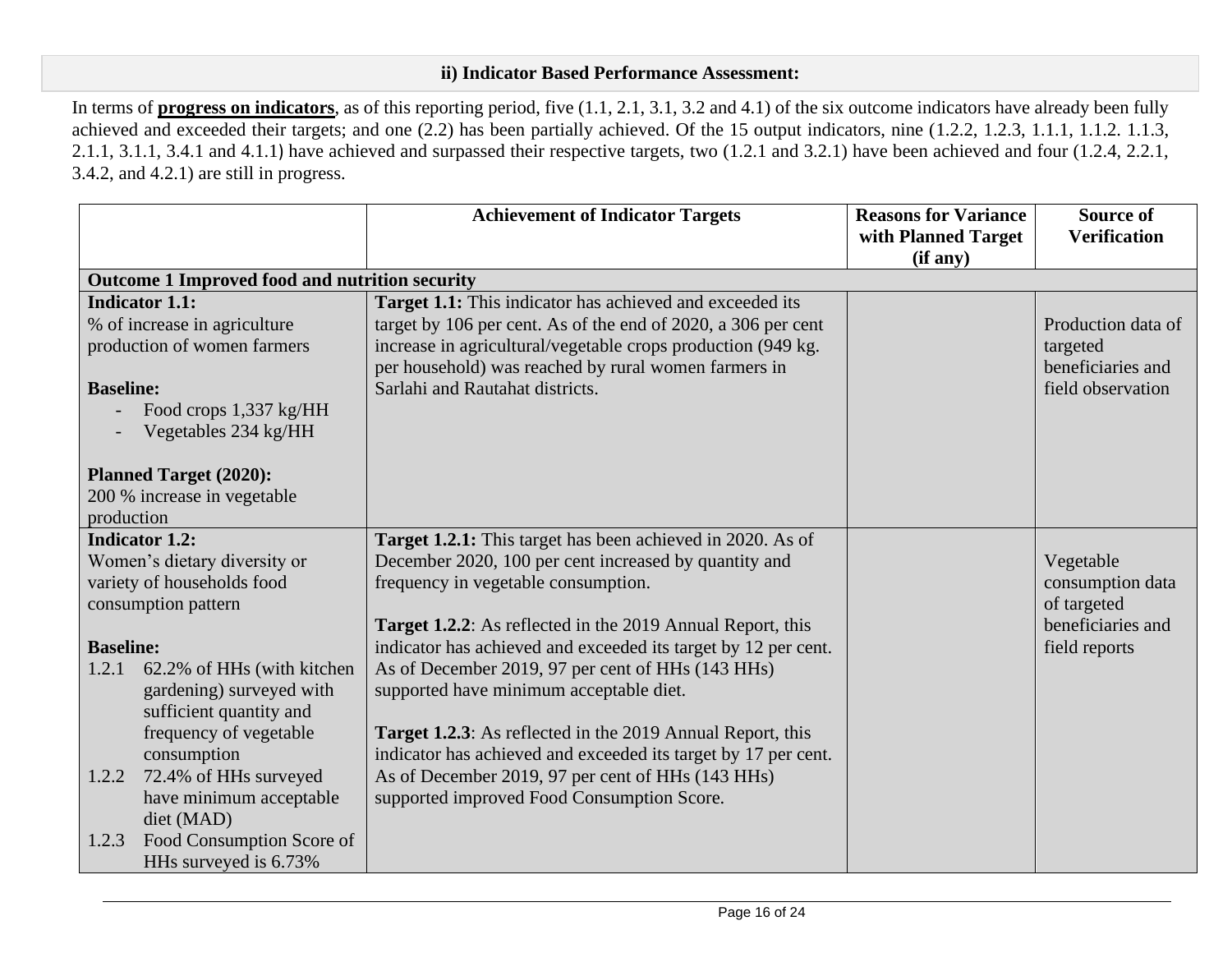| 1.2.4              | <b>Coping Strategy Index</b>             | Target 1.2.4: This indicator is still in progress. An average of                                                                               |     |                  |
|--------------------|------------------------------------------|------------------------------------------------------------------------------------------------------------------------------------------------|-----|------------------|
|                    | (CSI)                                    | 16 per cent of HHs in both districts adopted stress coping                                                                                     |     |                  |
|                    |                                          | strategies.                                                                                                                                    |     |                  |
|                    | <b>Planned Target:</b>                   |                                                                                                                                                |     |                  |
| 1.2.1              | 50% increase by quantity                 |                                                                                                                                                |     |                  |
|                    | and frequency in vegetable               |                                                                                                                                                |     |                  |
|                    | consumption of kitchen                   |                                                                                                                                                |     |                  |
|                    | garden $(2017)$                          |                                                                                                                                                |     |                  |
| 1.2.2              | At least 85% of the total                |                                                                                                                                                |     |                  |
|                    | HHs supported have                       |                                                                                                                                                |     |                  |
|                    | minimum acceptable diet                  |                                                                                                                                                |     |                  |
|                    | $(MAD)$ (5,610 HHs in five               |                                                                                                                                                |     |                  |
|                    | years, and 2,890 HHs as of               |                                                                                                                                                |     |                  |
|                    | December 2016,)<br>80% of the total HHs  |                                                                                                                                                |     |                  |
| 1.2.3              | supported improve Food                   |                                                                                                                                                |     |                  |
|                    | <b>Consumption Score (FCS)</b>           |                                                                                                                                                |     |                  |
| 1.2.4              | CSI (5,280 HHs in five                   |                                                                                                                                                |     |                  |
|                    | years and 2,720 HHs as of                |                                                                                                                                                |     |                  |
|                    | December 2016)                           |                                                                                                                                                |     |                  |
|                    |                                          | Output 1.1 Rural women have increased access to and control over resources, assets and services critical for their food and nutrition security |     |                  |
|                    | <b>Indicator 1.1.1:</b> Number of rural  | Target 1.1.1: This indicator has achieved and exceeded its                                                                                     | N/A | Field monitoring |
|                    | women farmers who have access to         | target. As of the end of 2020, 3,002 rural women farmers                                                                                       |     | report           |
|                    | integrated agriculture/nutrition         | have access to integrated agriculture/nutrition services                                                                                       |     |                  |
| services           |                                          | through kitchen gardening and commercial vegetable                                                                                             |     |                  |
| <b>Baseline: 0</b> |                                          | production.                                                                                                                                    |     |                  |
|                    | Planned Target: 1,025 rural              |                                                                                                                                                |     |                  |
|                    | women farmers                            | Target 1.1.2: This indicator has met its target. As of 2020, a                                                                                 |     |                  |
|                    |                                          | total of 3,002 rural women farmers have been utilizing                                                                                         |     |                  |
|                    | <b>Indicator 1.1.2:</b> Number of rural  | improved agriculture production techniques.                                                                                                    |     |                  |
|                    | women farmers who utilize                |                                                                                                                                                |     |                  |
|                    | improved agriculture production          | Target 1.1.3: As reflected in the 2019 Annual Report, this                                                                                     |     |                  |
| techniques         |                                          | indicator has achieved and exceed its target by 100 rural                                                                                      |     |                  |
|                    | <b>Baseline:</b> 287 households with 574 | women. In 2020, 800 rural women from 40 groups continued                                                                                       |     |                  |
|                    | rural women farmers                      | to receive marketing equipment, such as plastic crates and                                                                                     |     |                  |
|                    | Planned Target: 3,000 women              | weighing machine.                                                                                                                              |     |                  |
| farmers            |                                          |                                                                                                                                                |     |                  |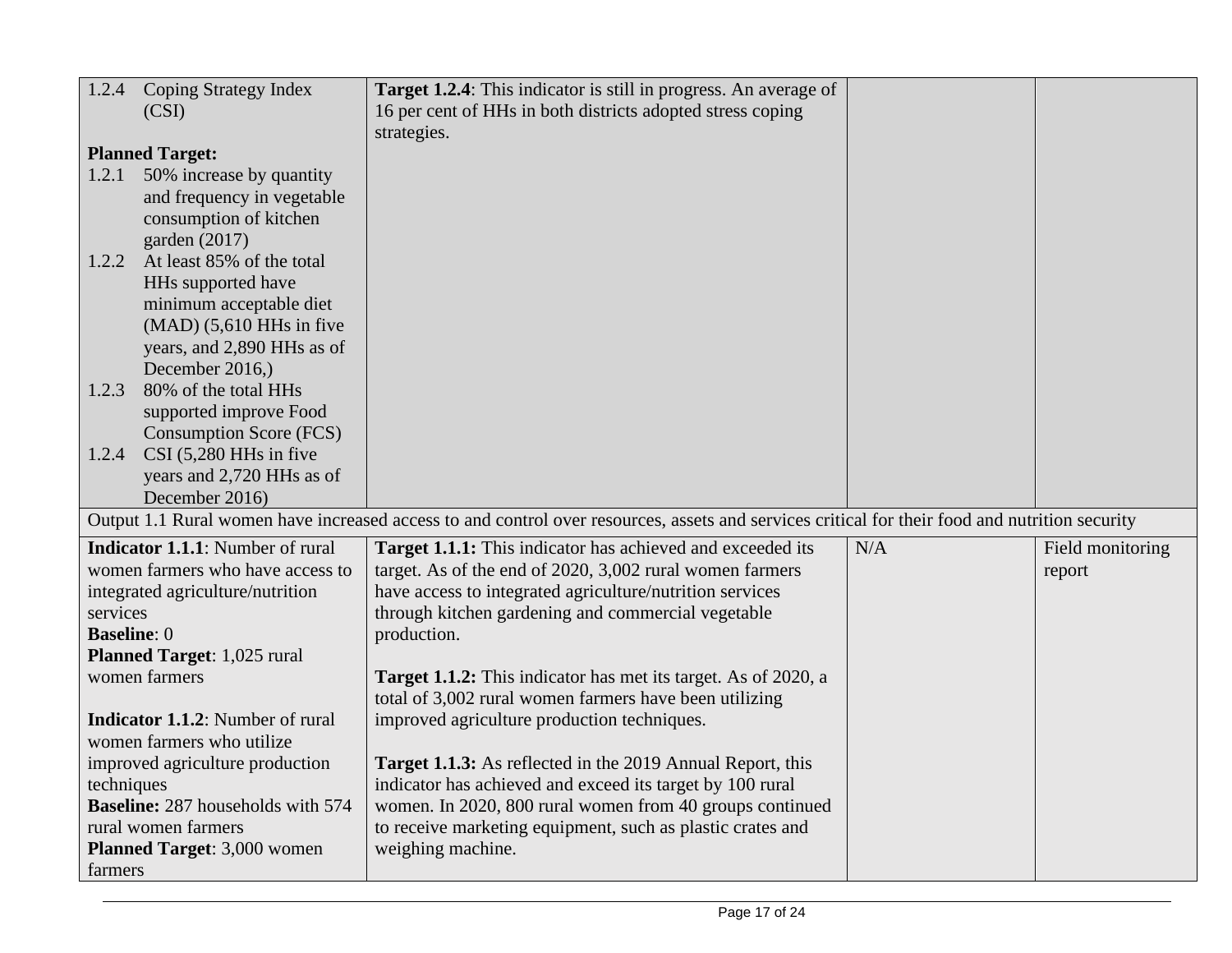| <b>Indicator 1.1.3:</b> Number of rural<br>women accessing community assets<br>and agriculture infrastructure<br>(including shored equipment and<br>machineries)<br><b>Baseline: 0</b><br>Planned Target: 700 rural women |                                                                                                                                                                                                                                                                                                                                                                                                                                                                                                                                                                                                                                                                      |                                                                                                                                                 |                                                                                 |
|---------------------------------------------------------------------------------------------------------------------------------------------------------------------------------------------------------------------------|----------------------------------------------------------------------------------------------------------------------------------------------------------------------------------------------------------------------------------------------------------------------------------------------------------------------------------------------------------------------------------------------------------------------------------------------------------------------------------------------------------------------------------------------------------------------------------------------------------------------------------------------------------------------|-------------------------------------------------------------------------------------------------------------------------------------------------|---------------------------------------------------------------------------------|
|                                                                                                                                                                                                                           | Output 1.2 Rural women have greater capacity to enhance and control local food security reserves and their production                                                                                                                                                                                                                                                                                                                                                                                                                                                                                                                                                |                                                                                                                                                 |                                                                                 |
|                                                                                                                                                                                                                           | Not applicable for reporting as the JP RWEE in Nepal does not target this output.                                                                                                                                                                                                                                                                                                                                                                                                                                                                                                                                                                                    |                                                                                                                                                 |                                                                                 |
|                                                                                                                                                                                                                           | Outcome 2 Rural women have increased income to secure their livelihoods.                                                                                                                                                                                                                                                                                                                                                                                                                                                                                                                                                                                             |                                                                                                                                                 |                                                                                 |
| <b>Indicator 2.1</b> Income generated<br>from sales of rural women<br><b>Baseline:</b> 49 rural women farmers<br>Planned Target: 1,320 rural<br>women generated income from<br>their sales market                         | <b>Target 2.1:</b> This indicator has achieved and significantly<br>exceeded its target by 1,064 rural women farmers. As of the<br>end of December 2020, a total of 2,384 rural women farmers<br>generated income from their sales market. A total of 935 rural<br>women (of the 2,384 rural women) earned additional NPR<br>3,074,000 (US\$ 26,068) by selling wheat seed and food grain<br>produced with the support of the JP RWEE. Of these, 2,384<br>earned NPR 29,738,850 (US\$ 252,195) by selling vegetables.<br>The number comprises 79 per cent of the 3,002 rural women<br>supported by the JP RWEE for vegetable production in this<br>reporting period. | Exceeded the target as<br>additional groups were<br>introduced to<br>commercial farming<br>due to the positive<br>progress of the<br>programme. | Fresh vegetable<br>sales data of<br>targeted rural<br>women and field<br>report |
| <b>Indicator 2.2: Proportion of rural</b><br>women with empowerment in the<br>income domain of the WEAI<br>(control over income)<br><b>Baseline:</b> IFAD to set the baseline<br><b>Target:</b> IFAD to set the target    | Target 2.2: This indicator is still in progress.                                                                                                                                                                                                                                                                                                                                                                                                                                                                                                                                                                                                                     | The WEAI endline<br>and qualitative<br>assessment are<br>ongoing and the<br>findings will be<br>available in the first<br>half of 2021          | Field monitoring<br>report                                                      |
| Output 2.1 Rural women have enhanced entrepreneurship skills and value chains to access markets for their products                                                                                                        |                                                                                                                                                                                                                                                                                                                                                                                                                                                                                                                                                                                                                                                                      |                                                                                                                                                 |                                                                                 |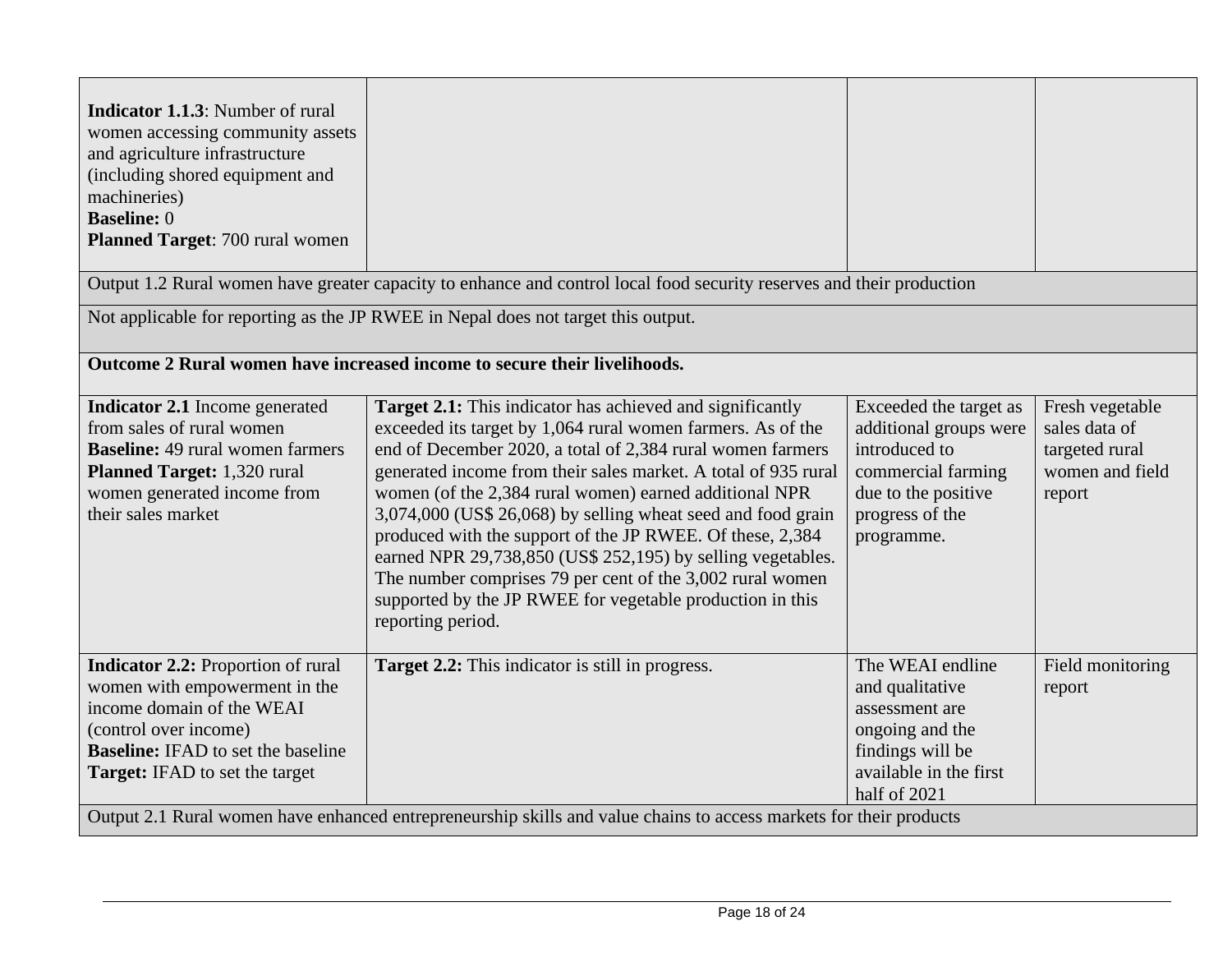| Indicator 2.1.1: Number of rural      | <b>Target 2.1.1:</b> As reflected in the 2019 Annual Report, this                             |                        | Field monitoring |
|---------------------------------------|-----------------------------------------------------------------------------------------------|------------------------|------------------|
| women farmers trained on              | indicator has been achieved and exceeded its target by six                                    |                        | report           |
| entrepreneurial and /or vocational    | additional rural women. Out of 122 rural women farmers'                                       |                        |                  |
| skills to have increased access to    | groups, 56 rural women from 55 rural women farmers'                                           |                        |                  |
| markets                               | groups were supported to enhance their market linkages                                        |                        |                  |
| <b>Baseline: 0</b>                    | through an interaction workshop with local venders, retailers,                                |                        |                  |
| <b>Planned Target: 50 rural women</b> | and wholesalers.                                                                              |                        |                  |
| farmers                               |                                                                                               |                        |                  |
|                                       | JP RWEE trained 140 people (95 rural women and 45 men)                                        |                        |                  |
|                                       | for production-pocket mapping, supply-chain assessment,                                       |                        |                  |
|                                       | price fixation and other decision making regarding HGSF and<br>agriproduct storage structure. |                        |                  |
|                                       |                                                                                               |                        |                  |
| Indicator 2.1.2: Number of rural      | $2.1.2$ : In 2020, 82 rural women farmers groups $(2,003$ rural                               | Exceeded the target as |                  |
| women farmers increased their         | women) were engaged in commercial vegetable production                                        | additional groups were |                  |
| access to markets                     | and have increased their access to markets. This target is                                    | introduced<br>to       |                  |
| <b>Baseline:0</b>                     | exceeded by 1,963 rural women.                                                                | commercial<br>farming  |                  |
| Target: 40 rural women farmers in     |                                                                                               | due to the positive    |                  |
| commercial farming                    |                                                                                               | of<br>progress<br>the  |                  |
|                                       |                                                                                               | programme.             |                  |
|                                       | 2.1.3: In 2020, four shallow tube-wells were installed. In total,                             |                        |                  |
| Indicator 2.1.3: Number of shallow    | 12 hectares of land of four rural women's groups (covering 40)                                | Procurement<br>was     |                  |
| well tube wells installed; hectare    | rural women's households) gained easy access to agricultural                                  | delayed by COVID-19    |                  |
| land irrigated                        | water. Remaining 16 shallow tube wells will be purchased and                                  |                        |                  |
| <b>Baseline: 0</b>                    | installed in 2021.                                                                            |                        |                  |
| Target: 20 number of shallow tube     |                                                                                               |                        |                  |
| wells installed, 60 hectares of land  |                                                                                               |                        |                  |
| irrigated, 200 household number       |                                                                                               |                        |                  |
| benefited                             | 2.1.4: In 2020, due to mobility restrictions caused by COVID-                                 |                        |                  |
| Indicator 2.1.4: Number of            | 19 pandemic, drudgery reduction machines could not be                                         | Procurement<br>was     |                  |
| agriculture machinery and tools       | purchased as planned. This will be purchased, distributed and                                 | delayed by COVID-19    |                  |
| distributed to women farmer groups    | reported in 2021 final report                                                                 |                        |                  |
| <b>Baseline:0</b>                     |                                                                                               |                        |                  |
| Target: 3,000 rural women             |                                                                                               |                        |                  |
|                                       |                                                                                               |                        |                  |
|                                       |                                                                                               |                        |                  |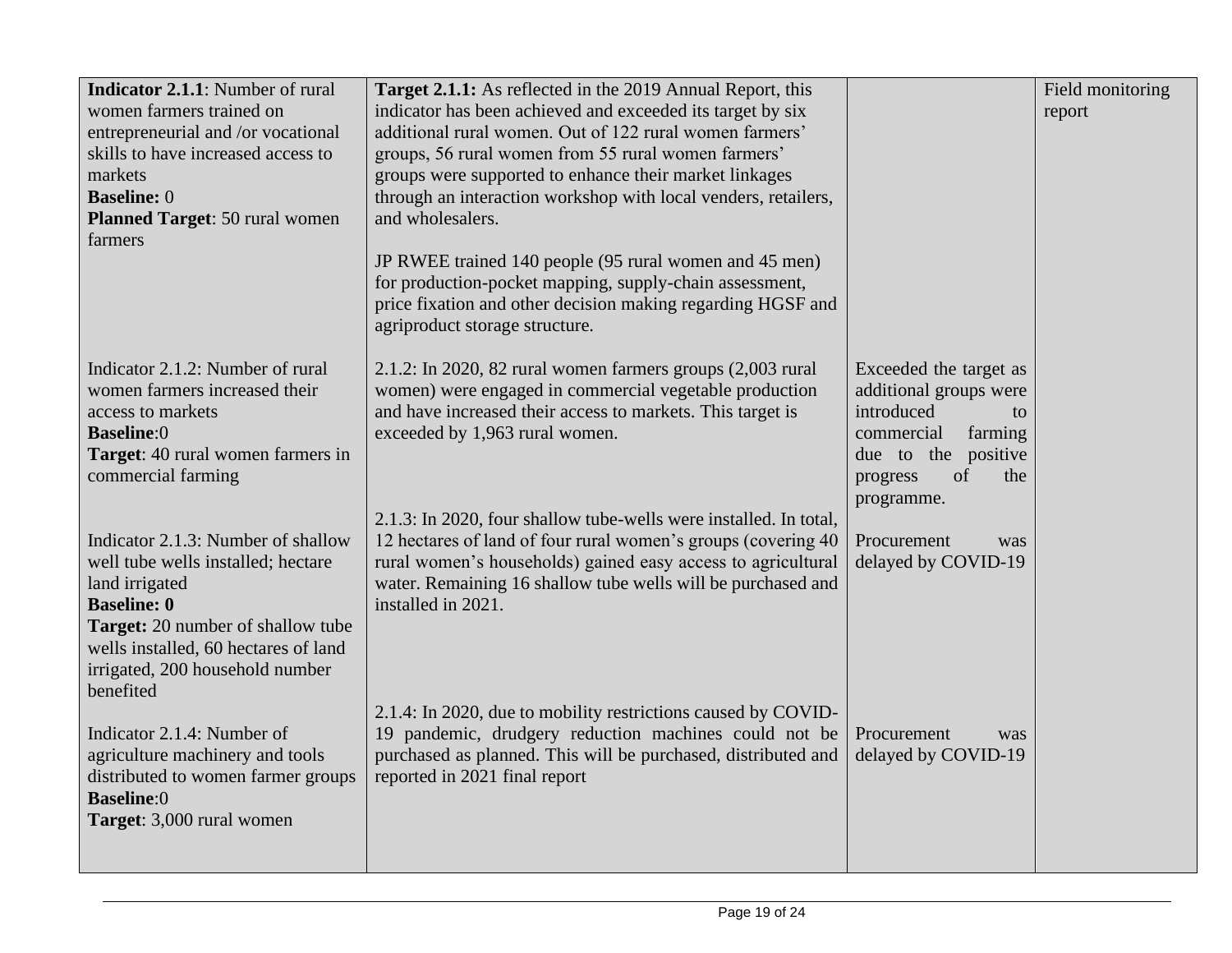|                                                                                                                                                                                                                                         | Output 2.2 Rural women have increased access to decent wage employment opportunities                                                                                                                                                                                                                                                                                                                                                                                                                                                                                                                                                                                                                                                                                                                                                                                                                                                                                                                           |                                                                                                                                                                                                                       |                                                  |
|-----------------------------------------------------------------------------------------------------------------------------------------------------------------------------------------------------------------------------------------|----------------------------------------------------------------------------------------------------------------------------------------------------------------------------------------------------------------------------------------------------------------------------------------------------------------------------------------------------------------------------------------------------------------------------------------------------------------------------------------------------------------------------------------------------------------------------------------------------------------------------------------------------------------------------------------------------------------------------------------------------------------------------------------------------------------------------------------------------------------------------------------------------------------------------------------------------------------------------------------------------------------|-----------------------------------------------------------------------------------------------------------------------------------------------------------------------------------------------------------------------|--------------------------------------------------|
| <b>Indicator 2.2.1:</b> Number of rural<br>women farmers who entered wage<br>employment with the support of the<br><b>JP RWEE</b><br><b>Baseline: 922 rural women</b><br>Planned Target: 300 rural women<br>farmers                     | <b>Target 2.2.1:</b> This target is in progress and still needs 165<br>rural women to fully achieve the target. So far, 135 rural<br>women have already received short-term wage employment<br>through cash-assistance-for-assets activities. They earned a<br>monthly average income of NPR 8,500 (US\$ 74.7), as per<br>government's local wage rate in both districts. This is a result<br>of short-term wage employment in the construction of two<br>market outlets. There is no progress to report in this period.<br>In 2020, additional 87 rural women were provided with wage<br>employment opportunities for agro-product collection<br>centers. JP RWEE engaged these rural women in wage<br>labour. These women are in the process of receiving US\$ 94<br>for their 20-days of labour work. At the same time, the<br>establishment of linkage of rural women to localized value<br>chain through HGSF will create an opportunity for self-<br>employment in commercial agriculture in the future. | The construction,<br>which was planned to<br>provide short-term<br>employment work,<br>could not be<br>implemented during<br>the COVID-19<br>lockdown. Therefore,<br>the activity was<br>delayed until March<br>2021. | Field monitoring<br>report                       |
| policies and programmes.                                                                                                                                                                                                                | Outcome 3: Rural women have enhanced leadership and participation in their communities and in rural institutions, and in shaping laws,                                                                                                                                                                                                                                                                                                                                                                                                                                                                                                                                                                                                                                                                                                                                                                                                                                                                         |                                                                                                                                                                                                                       |                                                  |
| Indicator 3.1: % of women elected<br>as representative at local<br>level/community level committees<br><b>Baseline:</b> 43.6% (828 including 9)<br>in leadership position in<br>cooperatives)<br><b>Planned Target: 10% (2018-2020)</b> | Target 3.1: As reflected in the 2019 Annual Report, this<br>indicator has achieved and exceeded its target by 54.7 per<br>cent. As of December 2019, 64.7 per cent $(1,065)$ of the rural<br>women are now in leadership positions in cooperatives in two<br>districts. There was no additional progress in 2020.                                                                                                                                                                                                                                                                                                                                                                                                                                                                                                                                                                                                                                                                                              |                                                                                                                                                                                                                       | <b>Equal Access</b><br>International's<br>report |
| Indicator 3.2: % of producer's<br>organizations led by women<br><b>Baseline:</b> 2.9 % producers<br>organizations led by women                                                                                                          | Target 3.2: As reflected in the 2019 Annual Report, this<br>indicator has achieved and exceeded its target by 18.7 per<br>cent. As of December 2019, 23.7 per cent (552 rural women)<br>increase in rural women's leadership in producers'                                                                                                                                                                                                                                                                                                                                                                                                                                                                                                                                                                                                                                                                                                                                                                     |                                                                                                                                                                                                                       | Field<br>monitoring<br>report                    |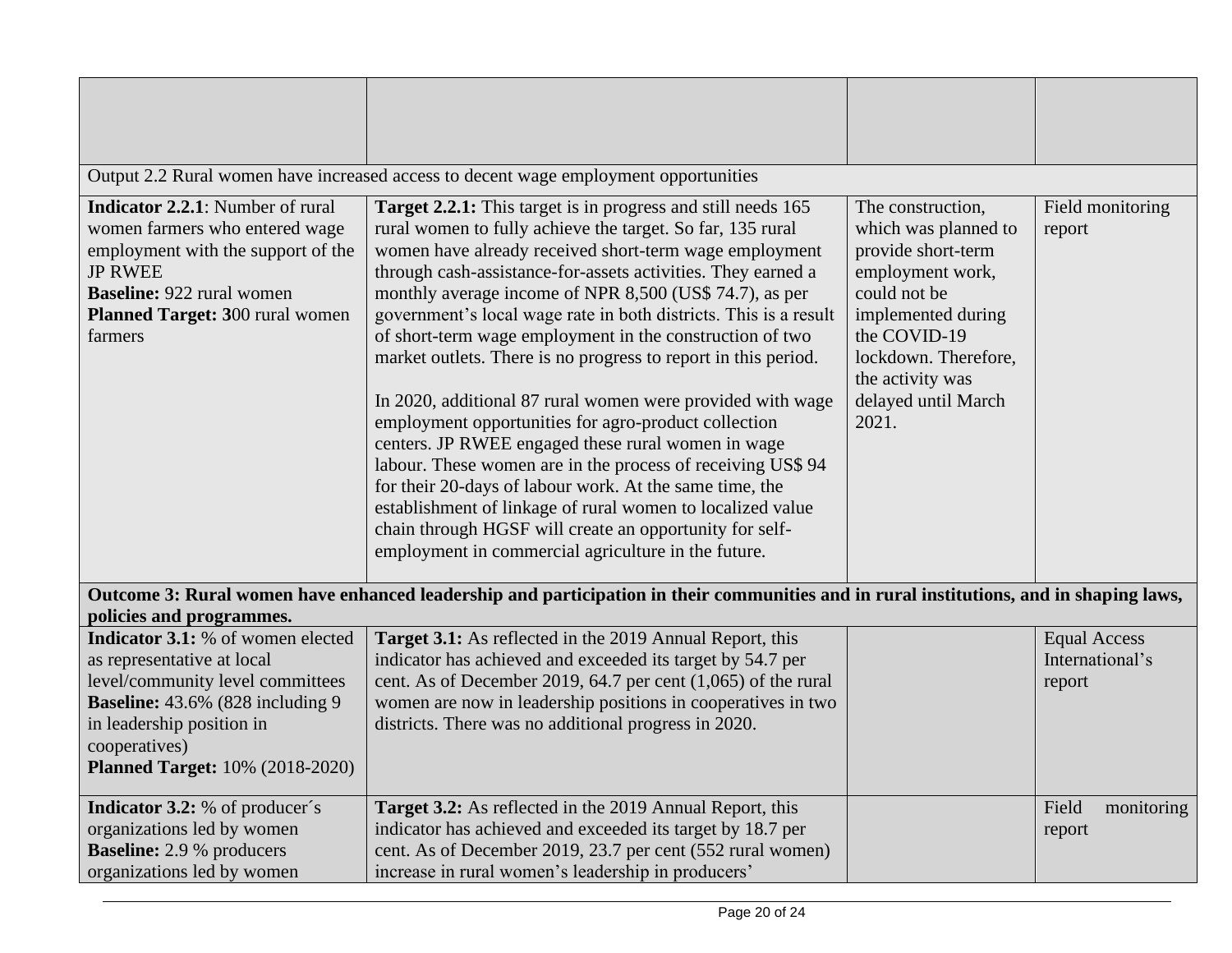| <b>Planned Target: 5% increase</b><br>(against the baseline) in rural<br>women leadership in producer's                                                                                                                                                                              | organizations has been achieved. There was no additional<br>progress in 2020.                                                                                                                                                                                                                                                                                                                                                                                                                                                                                  |                                                                                                                                                                                              |                                                  |
|--------------------------------------------------------------------------------------------------------------------------------------------------------------------------------------------------------------------------------------------------------------------------------------|----------------------------------------------------------------------------------------------------------------------------------------------------------------------------------------------------------------------------------------------------------------------------------------------------------------------------------------------------------------------------------------------------------------------------------------------------------------------------------------------------------------------------------------------------------------|----------------------------------------------------------------------------------------------------------------------------------------------------------------------------------------------|--------------------------------------------------|
| organizations (2018-2020)<br>3.3 Proportion of rural women<br>famers with empowerment in the<br>leadership domain of the WEAI                                                                                                                                                        |                                                                                                                                                                                                                                                                                                                                                                                                                                                                                                                                                                | To be assessed as part<br>WEAI<br>endline<br>of<br>(2021)                                                                                                                                    |                                                  |
| (increased decision making)                                                                                                                                                                                                                                                          |                                                                                                                                                                                                                                                                                                                                                                                                                                                                                                                                                                |                                                                                                                                                                                              |                                                  |
|                                                                                                                                                                                                                                                                                      | Output 3.1 Rural women, including young women have enhanced confidence and leadership skills to participate in local governance                                                                                                                                                                                                                                                                                                                                                                                                                                |                                                                                                                                                                                              |                                                  |
| <b>Indicator 3.1.1:</b> Number of rural<br>women farmers who participated in<br>the local policy discussions and/or<br>formal decision-making processes<br><b>Baseline:723 rural women</b><br><b>Planned Target: 3,000 rural</b><br>women farmers                                    | Target 3.1.1: As of December 2019, 1,180 rural women<br>visited and held a dialogue with government officials, which<br>resulted in the enhancement of their knowledge and<br>understanding of local-level planning process. In addition,<br>483 rural women again participated in 'Query for My Leader'<br>radio campaign and put forth their concerns and queries to the<br>local representatives, and received responses from them in<br>2020. This target is short by 1,337 rural women.                                                                   | Physical meetings<br>were prohibited due to<br>COVID-19. The<br>number of women had<br>to be reduced to<br>facilitate the supply of<br>radio. It is hoped to<br>extend the reach in<br>2021. | <b>Equal Access</b><br>International's<br>report |
|                                                                                                                                                                                                                                                                                      | Output 3.2: Rural women have greater organizational capacities to form, sustain and participate into POs, cooperatives and unions                                                                                                                                                                                                                                                                                                                                                                                                                              |                                                                                                                                                                                              |                                                  |
| Indicator 3.2.1: Number of rural<br>women's groups who join formally<br>registered cooperatives or<br>registered themselves in relevant<br>local government offices<br><b>Baseline:</b> 14 rural women's groups<br>joined cooperatives<br>Planned Target: 300 rural women<br>farmers | Target 3.2.1: This indicator has been achieved and exceeded<br>the target by 714. In 2020, three new cooperatives (two in<br>Sarlahi and one in Rautahat) have been formed, with<br>representation from the twenty-five women's groups. Among<br>these three new cooperatives, one cooperative has been<br>registered in the municipality office in Sarlahi district and the<br>remaining two cooperatives are in the process of registration<br>at the municipality's office. This includes 1,014 rural women<br>farmers who joined the cooperatives in 2020. | Additional<br>women<br>wanted to join the<br>groups after seeing the<br>of<br>success<br>the<br>cooperatives                                                                                 | Field monitoring<br>report                       |
| Output 3.3: Rural women, including young women, have increased capacity to engage in and influence relevant policy forums at national and<br>regional levels                                                                                                                         |                                                                                                                                                                                                                                                                                                                                                                                                                                                                                                                                                                |                                                                                                                                                                                              |                                                  |
| Not applicable for reporting as the JP RWEE in Nepal does not target this output.                                                                                                                                                                                                    |                                                                                                                                                                                                                                                                                                                                                                                                                                                                                                                                                                |                                                                                                                                                                                              |                                                  |
| Output 3.4: Rural women, including young women have enhanced awareness on their rights in a more supportive community/local environment.                                                                                                                                             |                                                                                                                                                                                                                                                                                                                                                                                                                                                                                                                                                                |                                                                                                                                                                                              |                                                  |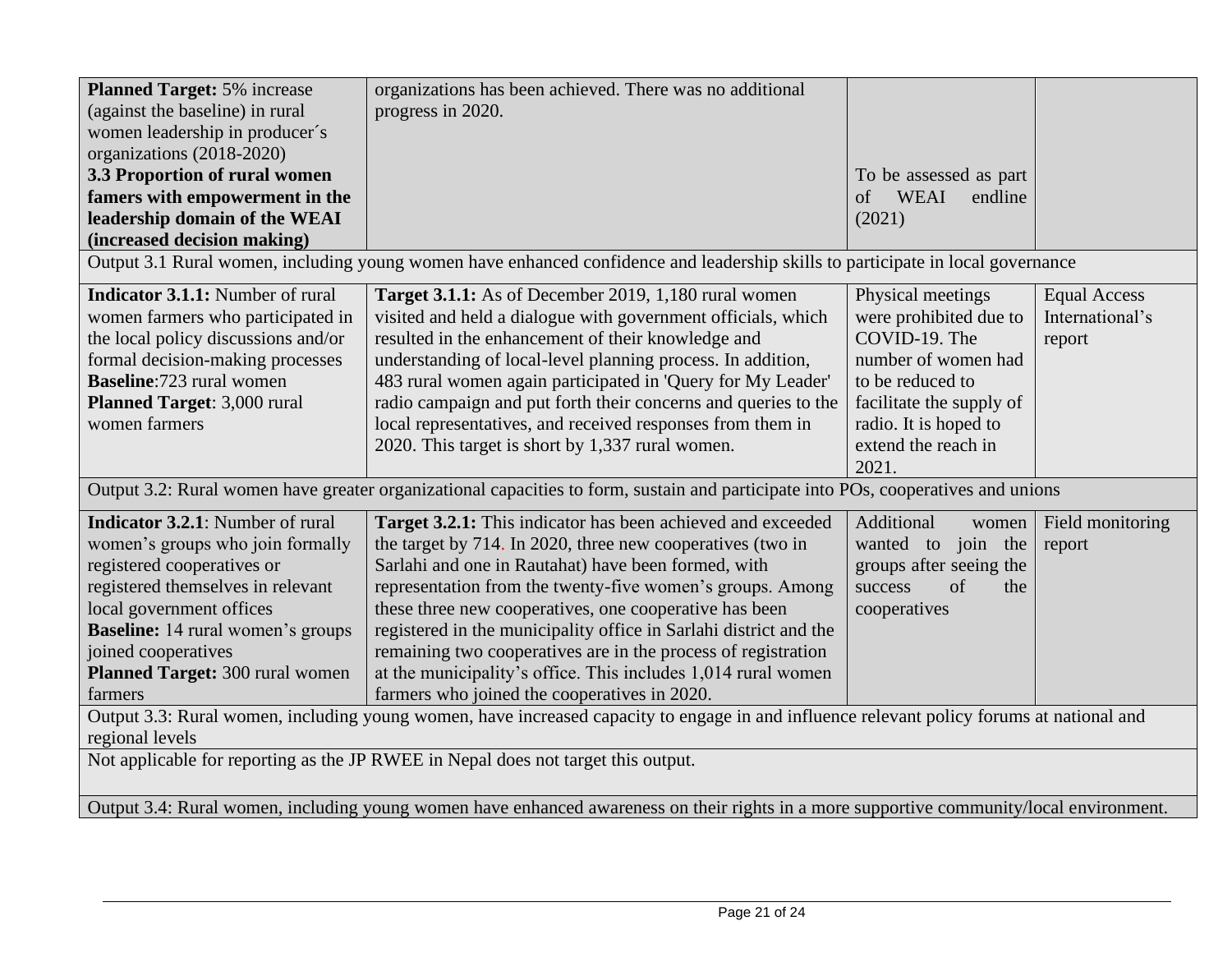| <b>Indicator 3.4.1:</b> Number of rural<br>women who are aware of women's<br>human rights and GESI responsive<br>approaches<br><b>Baseline:</b> 5 rural women<br>Planned Target: 3,000 rural<br>women                                                                                               | <b>Target 3.4.1:</b> This indicator is short by 1,038 to achieve its<br>target. In 2019, a total of 1,312 rural women (18 female<br>facilitators and 1,294 rural women) were reached through<br>weekly discussions on women's human rights and GESI-<br>responsive approaches. In 2020, over 650 rural women,<br>contacted through IVR and mobile survey for assessment on<br>radio listenership, have reported increased awareness on the<br>issues raised by radio programs. The topics covered gender<br>identity and roles, promotion of women empowerment and                      | Physical meetings<br>were prohibited due to<br>COVID-19. The<br>number of women had<br>to be reduced to<br>facilitate the supply of<br>radio. It is hoped to<br>extend the reach in<br>2021.                                                                                                               | <b>Equal Access</b><br>International's<br>report |
|-----------------------------------------------------------------------------------------------------------------------------------------------------------------------------------------------------------------------------------------------------------------------------------------------------|-----------------------------------------------------------------------------------------------------------------------------------------------------------------------------------------------------------------------------------------------------------------------------------------------------------------------------------------------------------------------------------------------------------------------------------------------------------------------------------------------------------------------------------------------------------------------------------------|------------------------------------------------------------------------------------------------------------------------------------------------------------------------------------------------------------------------------------------------------------------------------------------------------------|--------------------------------------------------|
|                                                                                                                                                                                                                                                                                                     | leadership, importance of family support for women's<br>empowerment and leadership, basic financial knowledge,<br>diversity and inclusion for gender equality, GBV, combating<br>GBV, access to justice, harmful social norms and community<br>initiative to replace negative norms via radio programs.                                                                                                                                                                                                                                                                                 |                                                                                                                                                                                                                                                                                                            | Field<br>monitoring<br>report                    |
| <b>Indicator 3.4.2:</b> Number of<br>families/households mobilized and<br>increased their awareness and<br>support rural women's economic<br>empowerment<br><b>Baseline: 0</b><br>Target: 610 rural women<br>champions and 1,070 of their<br>family and community members<br>second level champions | <b>Target 3.4.2:</b> This target remains in progress and has been<br>partially achieved. It is short of completion by 975 rural<br>women. In 2020, a total of 730 women and men (f-645; m-<br>85) started to learn and practice GALS methodology and<br>bringing about positive behavioural changes in their life.<br>As of December 2020, 140 family members of rural women<br>farmers have increased their awareness on issues, such as<br>gender equality, joint decision making and women's rights<br>and expressed their commitment towards rural women's<br>economic empowerment. | The GALS roll out<br>process is still going<br>on in the field and will<br>continue throughout<br>2021, as part of the<br>programme's strategy<br>for sustainability. Due<br>to COVID-19<br>pandemic, physical<br>meetings were<br>constrained that<br>delayed the<br>implementation of the<br>activities. |                                                  |
|                                                                                                                                                                                                                                                                                                     | Outcome 4: A more gender responsive policy environment is secured for the economic empowerment of rural women                                                                                                                                                                                                                                                                                                                                                                                                                                                                           |                                                                                                                                                                                                                                                                                                            |                                                  |
| <b>Indicator 4.1:</b> % of government<br>budgets and donor funding (on<br>budget) allocated to programme<br>benefitting rural women                                                                                                                                                                 | <b>Target 4.1:</b> This indicator has achieved and exceeded its<br>target by 18.65 per cent. As captured in the 2019 Annual<br>Report, 38.65 per cent of federal government budget and                                                                                                                                                                                                                                                                                                                                                                                                  |                                                                                                                                                                                                                                                                                                            |                                                  |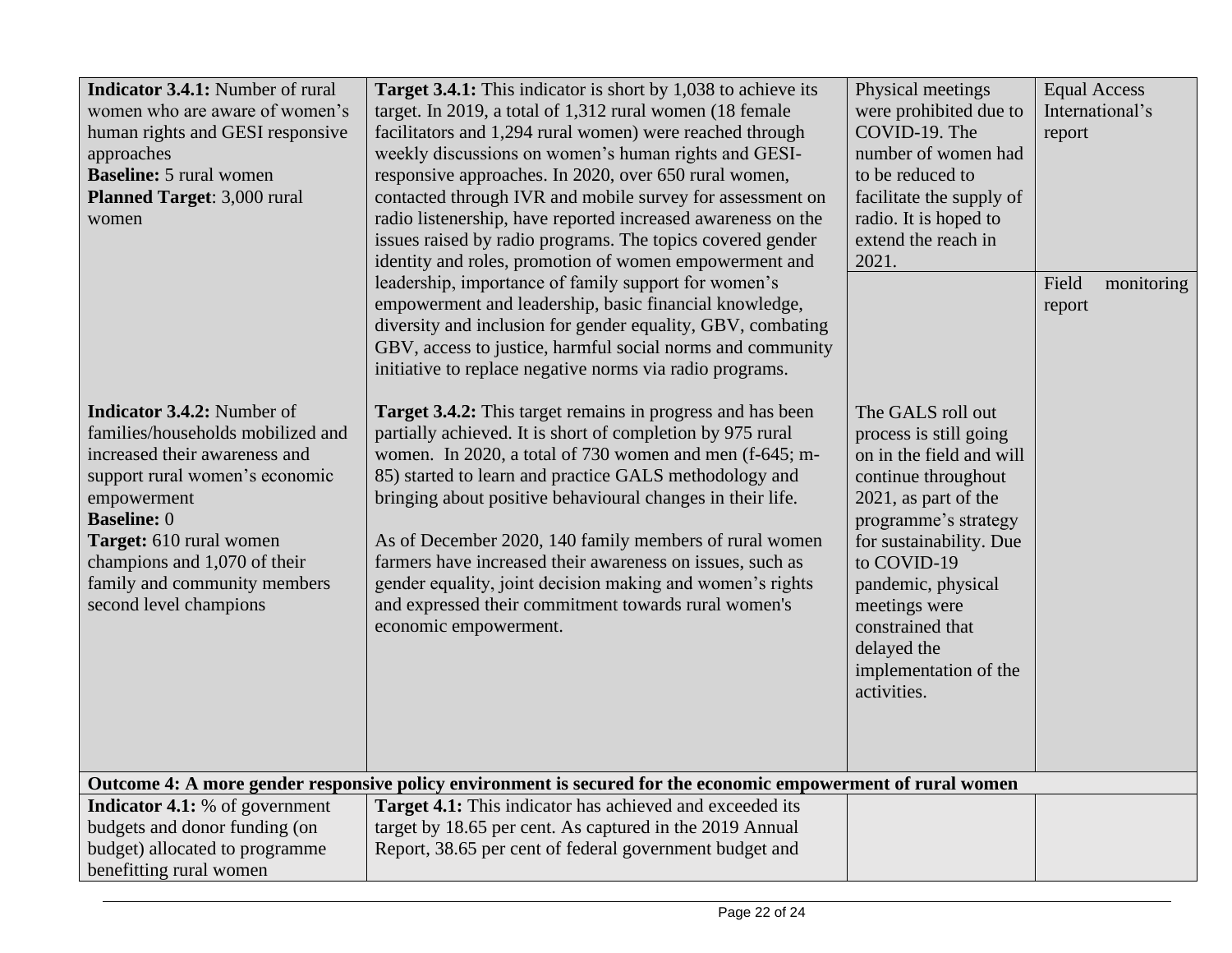| <b>Baseline: 5%</b>                                                                                               | donor funding for the fiscal year 2018/2019 was allocated to                                                                                     |                      |                     |
|-------------------------------------------------------------------------------------------------------------------|--------------------------------------------------------------------------------------------------------------------------------------------------|----------------------|---------------------|
| <b>Planned Target: 20 % of</b>                                                                                    | programmes benefitting rural women.                                                                                                              |                      |                     |
| Government budgets and donor                                                                                      |                                                                                                                                                  |                      |                     |
| funding (on budget) allocated to                                                                                  |                                                                                                                                                  |                      |                     |
| programme benefitting rural                                                                                       |                                                                                                                                                  |                      |                     |
| women                                                                                                             |                                                                                                                                                  |                      |                     |
|                                                                                                                   | Output 4.1: Policy makers and parliamentarians have enhanced capacities to effectively mainstream gender into land, food, agriculture, nutrition |                      |                     |
| and rural employment policies, laws and budgets.                                                                  |                                                                                                                                                  |                      |                     |
| <b>Indicator 4.1.1:</b> Number of local                                                                           | <b>Target 4.1.1:</b>                                                                                                                             |                      | <b>Equal Access</b> |
| government                                                                                                        |                                                                                                                                                  |                      | International's     |
| representatives/officials who                                                                                     | In 2020, the surplus was increased to 71 (38- f 22; m 16 in                                                                                      |                      | report              |
| enhanced their knowledge and                                                                                      | 2019) as 63 local government $(f - 27; m - 36)$                                                                                                  |                      |                     |
| capacity to mainstream, monitor                                                                                   | officials/elected leaders enhanced knowledge on issues                                                                                           |                      |                     |
| and report issues of rural women                                                                                  | related to rural women farmers as a result of the workshop on                                                                                    |                      |                     |
| farmers                                                                                                           | GESI and gender responsive budgeting. The surplus would                                                                                          |                      |                     |
| <b>Baseline: 0</b>                                                                                                | have been increased further by additional 60 elected leaders                                                                                     |                      |                     |
| Planned Target: 65 local officials                                                                                | and officials, but implementation during the reporting period                                                                                    |                      |                     |
| (30 women and 35 men) in two                                                                                      | was hampered by restrictions related to COVID-19.                                                                                                |                      |                     |
| events (one in each district)                                                                                     |                                                                                                                                                  |                      |                     |
|                                                                                                                   |                                                                                                                                                  |                      |                     |
|                                                                                                                   |                                                                                                                                                  |                      |                     |
|                                                                                                                   | Output 4.2: Greater availability of tools and data to track progress in the economic empowerment of rural women                                  |                      |                     |
| <b>Indicator 4.2.1:</b> Number of                                                                                 | <b>Target: 4.2.1:</b> This target is still in progress.                                                                                          | The WEAI endline     |                     |
| countries where the WEAI is                                                                                       |                                                                                                                                                  | findings will be     |                     |
| piloted                                                                                                           |                                                                                                                                                  | available in 2021    |                     |
| <b>Baseline:</b> IFAD to set the baseline                                                                         |                                                                                                                                                  | (survey is ongoing). |                     |
| Planned Target: IFAD to set the                                                                                   |                                                                                                                                                  |                      |                     |
| target                                                                                                            |                                                                                                                                                  |                      |                     |
|                                                                                                                   |                                                                                                                                                  |                      |                     |
| Output 4.3: An enabling environment is promoted to reflect rural women's priorities in regional policy processes. |                                                                                                                                                  |                      |                     |
| Not applicable for reporting as the JP RWEE in Nepal does not target this output.                                 |                                                                                                                                                  |                      |                     |